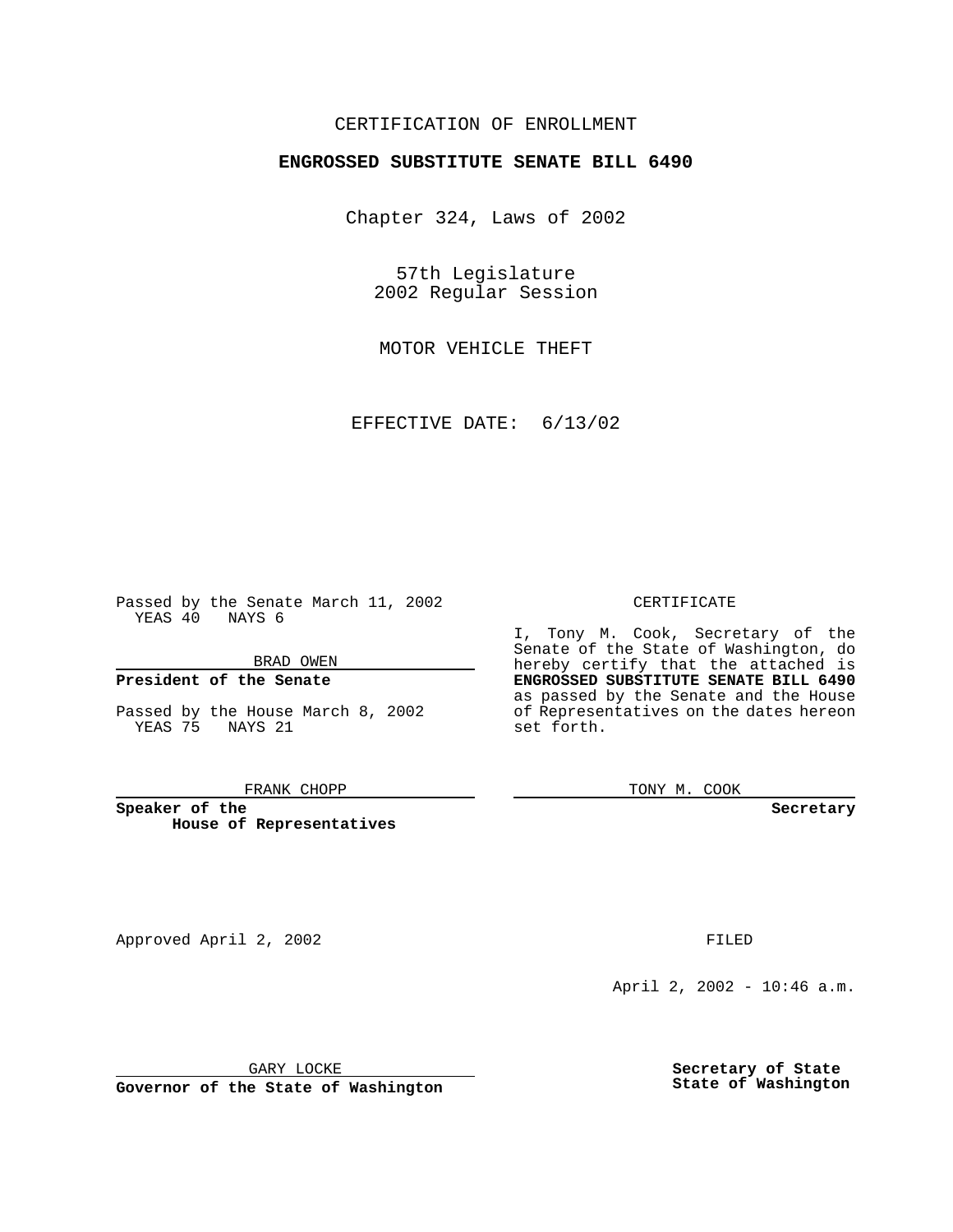## **ENGROSSED SUBSTITUTE SENATE BILL 6490** \_\_\_\_\_\_\_\_\_\_\_\_\_\_\_\_\_\_\_\_\_\_\_\_\_\_\_\_\_\_\_\_\_\_\_\_\_\_\_\_\_\_\_\_\_\_\_

\_\_\_\_\_\_\_\_\_\_\_\_\_\_\_\_\_\_\_\_\_\_\_\_\_\_\_\_\_\_\_\_\_\_\_\_\_\_\_\_\_\_\_\_\_\_\_

## AS AMENDED BY THE HOUSE

Passed Legislature - 2002 Regular Session

## **State of Washington 57th Legislature 2002 Regular Session**

**By** Senate Committee on Ways & Means (originally sponsored by Senators Roach, Kline, Rasmussen, Keiser, Regala, Benton, Honeyford, Oke, Hale, McDonald, Johnson, McCaslin, Kastama, Sheahan and Stevens)

READ FIRST TIME 02/12/2002.

1 AN ACT Relating to motor vehicle theft; amending RCW 9A.56.070 and 2 13.40.0357; reenacting and amending RCW 9.94A.515; creating a new 3 section; and prescribing penalties.

4 BE IT ENACTED BY THE LEGISLATURE OF THE STATE OF WASHINGTON:

5 **Sec. 1.** RCW 9A.56.070 and 1975 1st ex.s. c 260 s 9A.56.070 are 6 each amended to read as follows:

 (1) ((Every person who shall)) (a) A person is guilty of taking a motor vehicle without permission in the first degree if he or she, without the permission of the owner or person entitled to possession, intentionally takes or drives away an automobile or motor vehicle, whether propelled by steam, electricity, or internal combustion engine, that is the property of another, and he or she: (i) Alters the motor vehicle for the purpose of changing its

14 appearance or primary identification, including obscuring, removing, or 15 changing the manufacturer's serial number or the vehicle identification 16 number plates;

17 (ii) Removes, or participates in the removal of, parts from the 18 motor vehicle with the intent to sell the parts;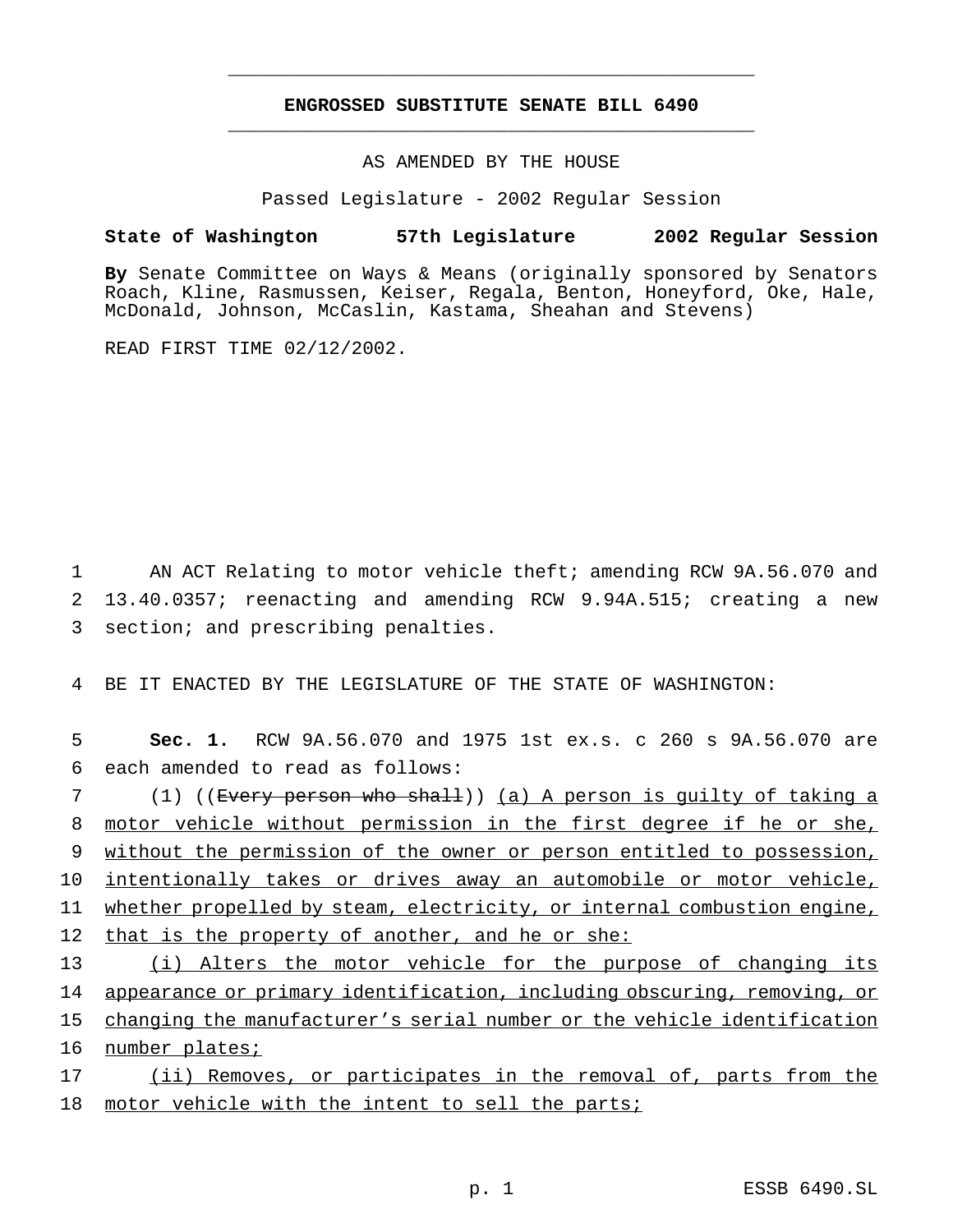(iii) Exports, or attempts to export, the motor vehicle across state lines or out of the United States for profit; (iv) Intends to sell the motor vehicle; or (v) Is engaged in a conspiracy and the central object of the conspiratorial agreement is the theft of motor vehicles for sale to others for profit. (b) Taking a motor vehicle without permission in the first degree is a class B felony. (2)(a) A person is guilty of taking a motor vehicle without 10 permission in the second degree if he or she, without the permission 11 of the owner or person entitled to ((the)) possession ((thereof)), 12 intentionally takes or drives away any automobile or motor vehicle, whether propelled by steam, electricity, or internal combustion engine, 14 that is the property of another, ((shall be deemed guilty of a felony, 15 and every person)) or he or she voluntarily ((riding)) rides in or upon 16 ((said)) the automobile or motor vehicle with knowledge of the fact 17 that the ((same)) automobile or motor vehicle was unlawfully taken ((shall be equally guilty with the person taking or driving said automobile or motor vehicle and shall be deemed guilty of taking a 20 motor vehicle without permission)).

 $((2))$  (b) Taking a motor vehicle without permission in the second 22 degree is a class C felony.

 **Sec. 2.** RCW 9.94A.515 and 2001 2nd sp.s. c 12 s 361, 2001 c 300 s 4, 2001 c 217 s 12, and 2001 c 17 s 1 are each reenacted and amended to read as follows:

 TABLE 2 CRIMES INCLUDED WITHIN EACH SERIOUSNESS LEVEL XVI Aggravated Murder 1 (RCW 10.95.020) XV Homicide by abuse (RCW 9A.32.055) Malicious explosion 1 (RCW 70.74.280(1)) Murder 1 (RCW 9A.32.030) XIV Murder 2 (RCW 9A.32.050) XIII Malicious explosion 2 (RCW 70.74.280(2)) Malicious placement of an explosive 1 (RCW 70.74.270(1))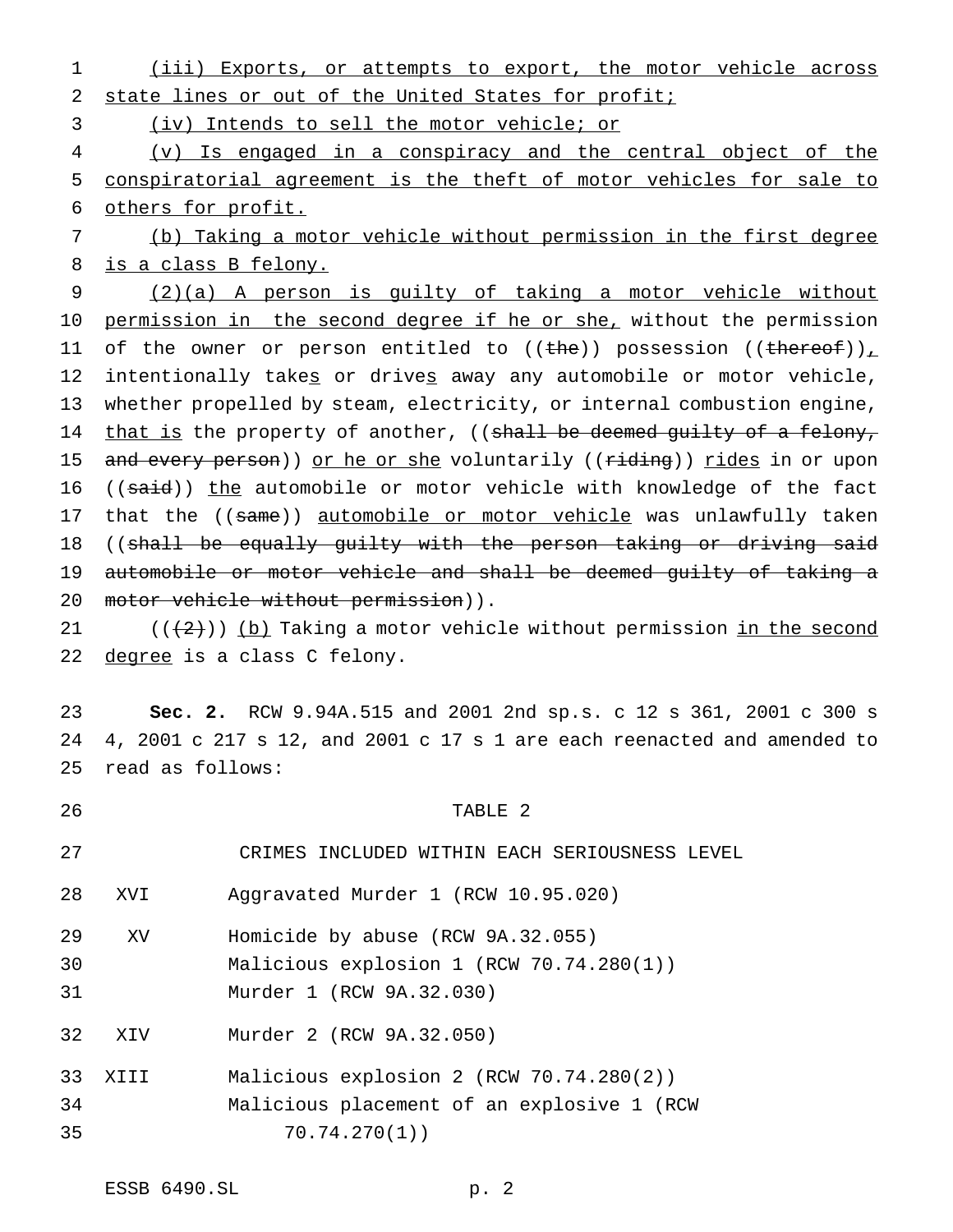XII Assault 1 (RCW 9A.36.011) Assault of a Child 1 (RCW 9A.36.120) Malicious placement of an imitation device 1 (RCW 70.74.272(1)(a)) Rape 1 (RCW 9A.44.040) Rape of a Child 1 (RCW 9A.44.073) XI Manslaughter 1 (RCW 9A.32.060) Rape 2 (RCW 9A.44.050) Rape of a Child 2 (RCW 9A.44.076) X Child Molestation 1 (RCW 9A.44.083) Indecent Liberties (with forcible compulsion) (RCW 9A.44.100(1)(a)) Kidnapping 1 (RCW 9A.40.020) Leading Organized Crime (RCW 9A.82.060(1)(a)) Malicious explosion 3 (RCW 70.74.280(3)) Manufacture of methamphetamine (RCW 69.50.401(a)(1)(ii)) Over 18 and deliver heroin, methamphetamine, a narcotic from Schedule I or II, or flunitrazepam from Schedule IV to someone under 18 (RCW 69.50.406) Sexually Violent Predator Escape (RCW 9A.76.115) IX Assault of a Child 2 (RCW 9A.36.130) Controlled Substance Homicide (RCW 69.50.415) Explosive devices prohibited (RCW 70.74.180) Hit and Run--Death (RCW 46.52.020(4)(a)) Homicide by Watercraft, by being under the influence of intoxicating liquor or any drug (RCW 79A.60.050) Inciting Criminal Profiteering (RCW 9A.82.060(1)(b)) Malicious placement of an explosive 2 (RCW 70.74.270(2))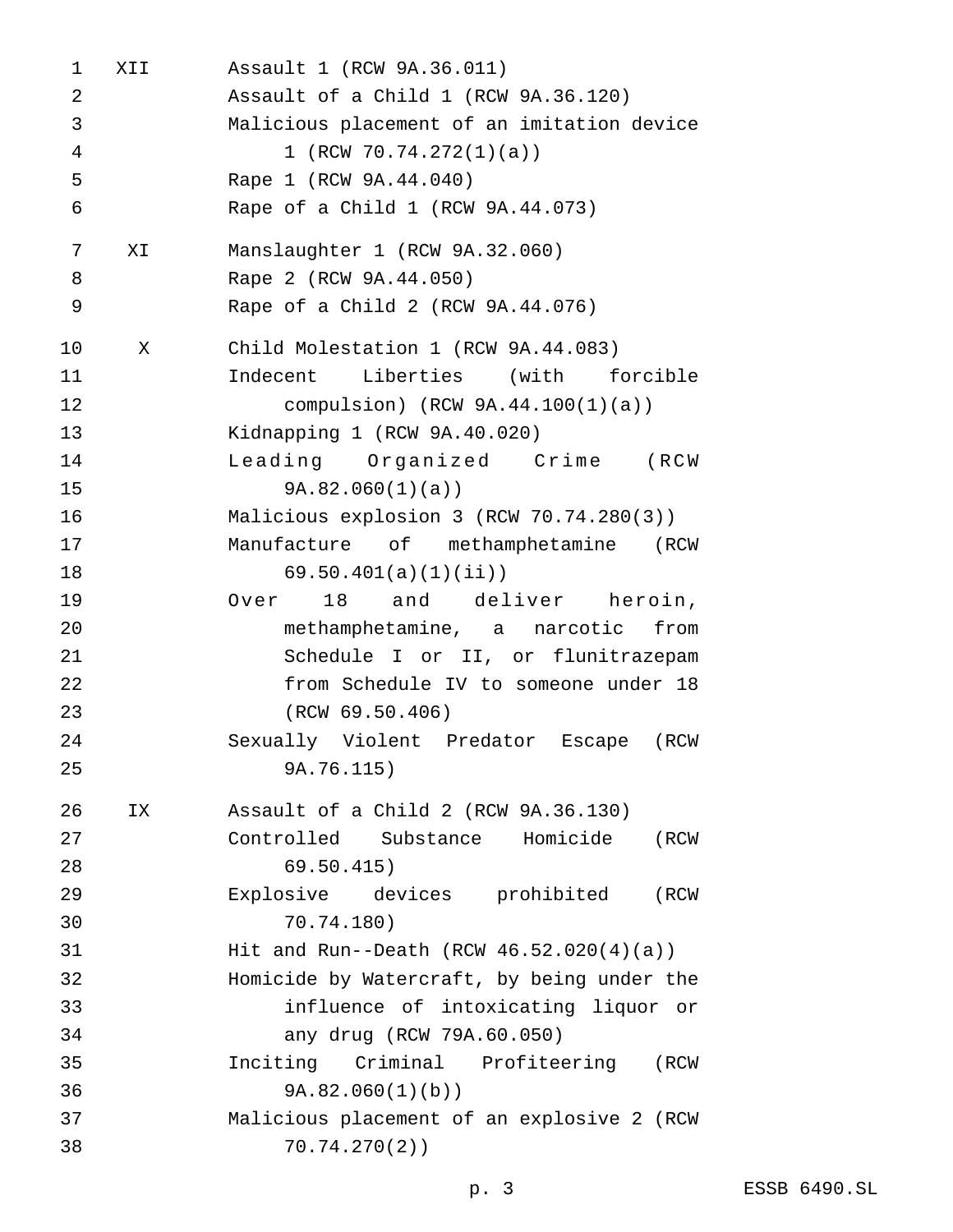| 1              |      | Over 18 and deliver narcotic from Schedule  |
|----------------|------|---------------------------------------------|
| $\overline{2}$ |      | III, IV, or V or a nonnarcotic, except      |
| 3              |      | flunitrazepam or methamphetamine, from      |
| 4              |      | Schedule I-V to someone under 18 and 3      |
| 5              |      | years junior (RCW 69.50.406)                |
| 6              |      | Robbery 1 (RCW 9A.56.200)                   |
| 7              |      | Sexual Exploitation (RCW 9.68A.040)         |
| 8              |      | Vehicular Homicide, by being under the      |
| 9              |      | influence of intoxicating liquor or         |
| 10             |      | any drug (RCW 46.61.520)                    |
| 11             | VIII | Arson 1 (RCW 9A.48.020)                     |
| 12             |      | Deliver or possess with intent to deliver   |
| 13             |      | methamphetamine (RCW                        |
| 14             |      | 69.50.401(a)(1)(ii)                         |
| 15             |      | Homicide by Watercraft, by the operation of |
| 16             |      | any vessel in a reckless manner (RCW        |
| 17             |      | 79A.60.050)                                 |
| 18             |      | Manslaughter 2 (RCW 9A.32.070)              |
| 19             |      | Manufacture, deliver, or possess<br>with    |
| 20             |      | intent to deliver amphetamine<br>( RCW      |
| 21             |      | 69.50.401(a)(1)(ii)                         |
| 22             |      | Manufacture, deliver, or possess with       |
| 23             |      | intent to deliver heroin or cocaine         |
| 24             |      | (RCW 69.50.401(a)(1)(i))                    |
| 25             |      | Possession of Ephedrine, Pseudoephedrine,   |
| 26             |      | or Anhydrous Ammonia with intent to         |
| 27             |      | manufacture methamphetamine<br>(RCW         |
| 28             |      | 69.50.440)                                  |
| 29             |      | Promoting Prostitution 1 (RCW 9A.88.070)    |
| 30             |      | Selling for profit (controlled<br>or        |
| 31             |      | counterfeit) any controlled substance       |
| 32             |      | (RCW 69.50.410)                             |
| 33             |      | Theft of Anhydrous Ammonia (RCW 69.55.010)  |
| 34             |      | Vehicular Homicide, by the operation of any |
| 35             |      | vehicle in a reckless manner<br>(RCW        |
| 36             |      | 46.61.520)                                  |
| 37             | VII  | Burglary 1 (RCW 9A.52.020)                  |
| 38             |      | Child Molestation 2 (RCW 9A.44.086)         |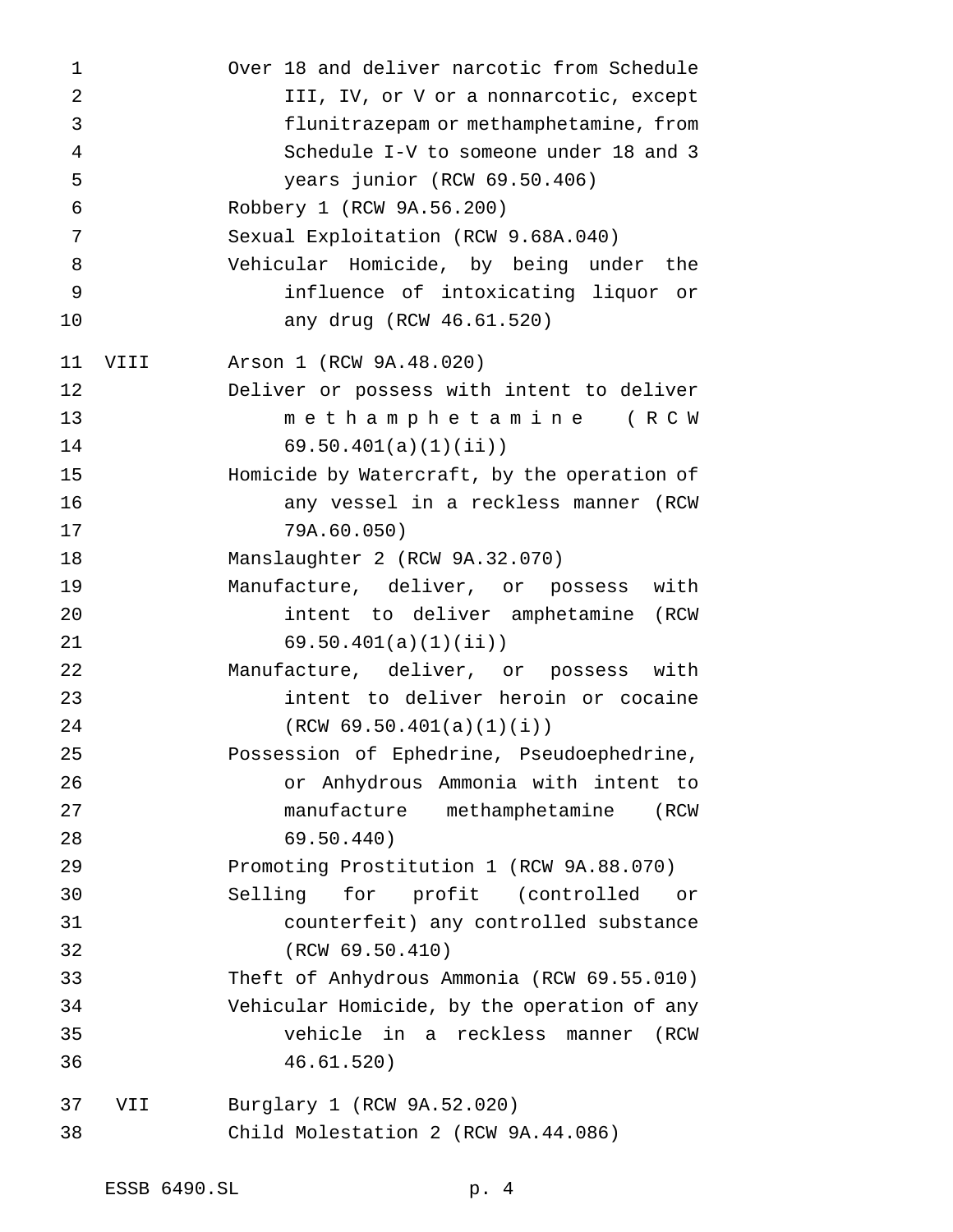| 1              |    | Dealing in depictions of minor engaged in  |
|----------------|----|--------------------------------------------|
| $\overline{2}$ |    | sexually explicit conduct<br>(RCW          |
| 3              |    | 9.68A.050)                                 |
| $\overline{4}$ |    | Drive-by Shooting (RCW 9A.36.045)          |
| 5              |    | Homicide by Watercraft, by disregard for   |
| 6              |    | the safety of others (RCW 79A.60.050)      |
| 7              |    | Indecent<br>Liberties (without forcible    |
| 8              |    | compulsion) (RCW $9A.44.100(1)$ (b) and    |
| 9              |    | $(c)$ )                                    |
| 10             |    | Introducing Contraband 1 (RCW 9A.76.140)   |
| 11             |    | Involving a minor in drug dealing (RCW     |
| 12             |    | 69.50.401(f)                               |
| 13             |    | Malicious placement of an explosive 3 (RCW |
| 14             |    | $70.74.270(3)$ )                           |
| 15             |    | Sending, bringing into state depictions of |
| 16             |    | minor engaged in sexually explicit         |
| 17             |    | conduct (RCW 9.68A.060)                    |
| 18             |    | Unlawful Possession of a Firearm in the    |
| 19             |    | first degree $(RCW 9.41.040(1)(a))$        |
| 20             |    | Use of a Machine Gun in Commission of a    |
| 21             |    | Felony (RCW 9.41.225)                      |
| 22             |    | Vehicular Homicide, by disregard for the   |
| 23             |    | safety of others (RCW 46.61.520)           |
| 24             | VI | Jumping with Murder 1<br>Bail<br>(RCW      |
| 25             |    | 9A.76.170(3)(a)                            |
| 26             |    | Bribery (RCW 9A.68.010)                    |
| 27             |    | Incest 1 (RCW 9A.64.020(1))                |
| 28             |    | Intimidating a Judge (RCW 9A.72.160)       |
| 29             |    | Intimidating a Juror/Witness<br>(RCW       |
| 30             |    | 9A.72.110, 9A.72.130)                      |
| 31             |    | Malicious placement of an imitation device |
| 32             |    | 2 (RCW 70.74.272(1)(b))                    |
| 33             |    | Manufacture, deliver, or possess with      |
| 34             |    | intent to deliver narcotics from           |
| 35             |    | Schedule I or II (except heroin or         |
| 36             |    | cocaine) or flunitrazepam from             |
| 37             |    | Schedule IV (RCW $69.50.401(a)(1)(i)$ )    |
| 38             |    | Rape of a Child 3 (RCW 9A.44.079)          |
| 39             |    | Theft of a Firearm (RCW 9A.56.300)         |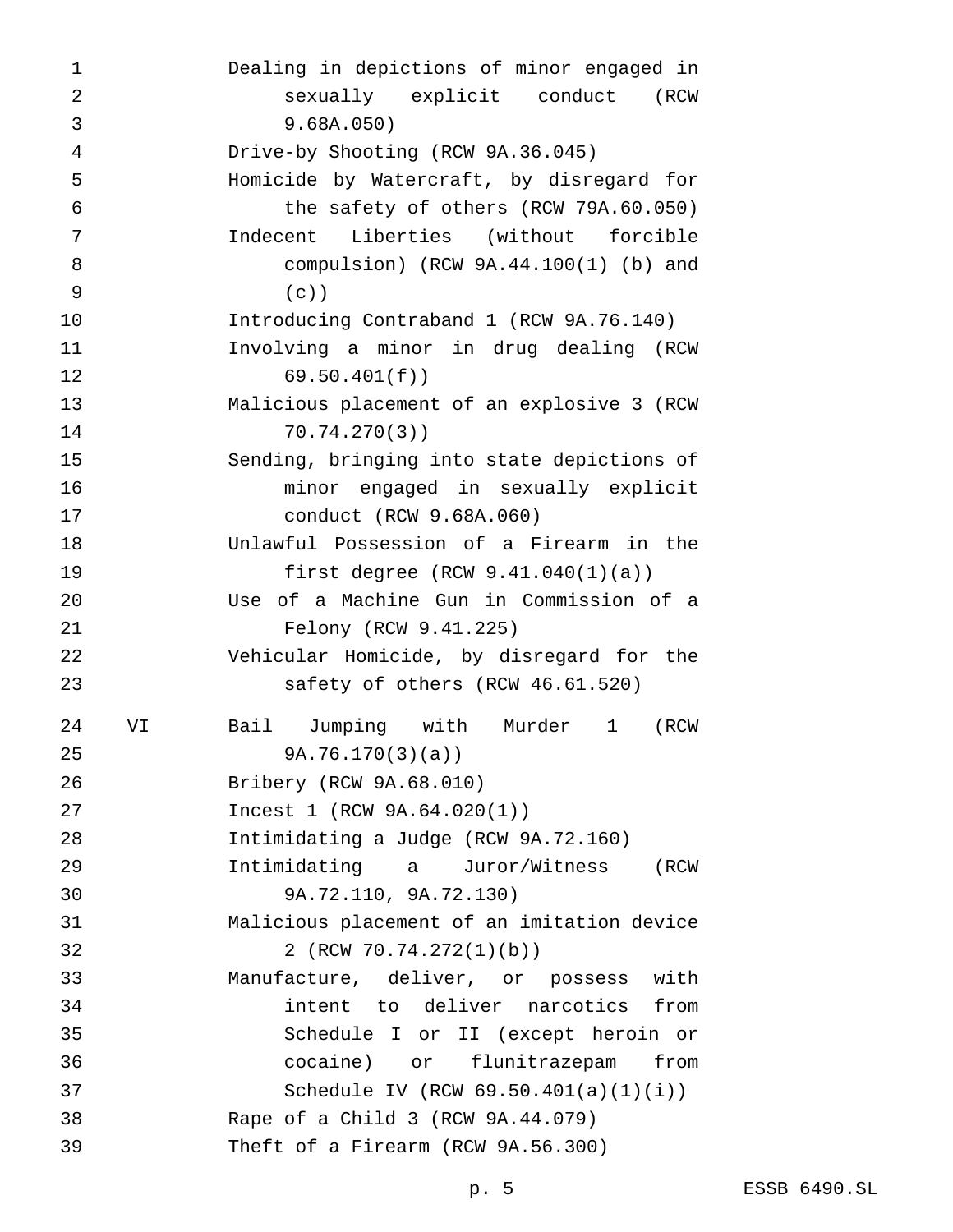| 1  |             | Unlawful Storage of Anhydrous Ammonia (RCW  |
|----|-------------|---------------------------------------------|
| 2  |             | 69.55.020)                                  |
| 3  | $\mathbf V$ | Abandonment of dependent person 1 (RCW      |
| 4  |             | 9A.42.060)                                  |
| 5  |             | Advancing money or property for             |
| 6  |             | extortionate extension of credit (RCW       |
| 7  |             | 9A.82.030)                                  |
| 8  |             | Bail Jumping with class A Felony (RCW       |
| 9  |             | 9A.76.170(3)(b)                             |
| 10 |             | Child Molestation 3 (RCW 9A.44.089)         |
| 11 |             | Criminal Mistreatment 1 (RCW 9A.42.020)     |
| 12 |             | Custodial Sexual Misconduct 1<br>(RCW       |
| 13 |             | 9A.44.160)                                  |
| 14 |             | Delivery of imitation controlled substance  |
| 15 |             | by person eighteen or over to person        |
| 16 |             | under eighteen $(RCW 69.52.030(2))$         |
| 17 |             | Domestic Violence Court Order Violation     |
| 18 |             | (RCW 10.99.040, 10.99.050, 26.09.300,       |
| 19 |             | 26.10.220, 26.26.138, 26.50.110,            |
| 20 |             | 26.52.070, or 74.34.145)                    |
| 21 |             | Extortion $1$ (RCW $9A.56.120$ )            |
| 22 |             | Extortionate Extension of Credit<br>(RCW    |
| 23 |             | 9A.82.020)                                  |
| 24 |             | Extortionate Means to Collect Extensions of |
| 25 |             | Credit (RCW 9A.82.040)                      |
| 26 |             | Incest 2 (RCW 9A.64.020(2))                 |
| 27 |             | Kidnapping 2 (RCW 9A.40.030)                |
| 28 |             | Perjury 1 (RCW 9A.72.020)                   |
| 29 |             | Persistent prison misbehavior<br>(RCW       |
| 30 |             | 9.94.070)                                   |
| 31 |             | Possession of a Stolen Firearm (RCW         |
| 32 |             | 9A.56.310)                                  |
| 33 |             | Rape 3 (RCW 9A.44.060)                      |
| 34 |             | Rendering Criminal Assistance 1 (RCW        |
| 35 |             | 9A.76.070)                                  |
| 36 |             | Sexual Misconduct with a Minor 1 (RCW       |
| 37 |             | 9A.44.093)                                  |
| 38 |             | Sexually Violating Human Remains<br>(RCW    |
| 39 |             | 9A.44.105)                                  |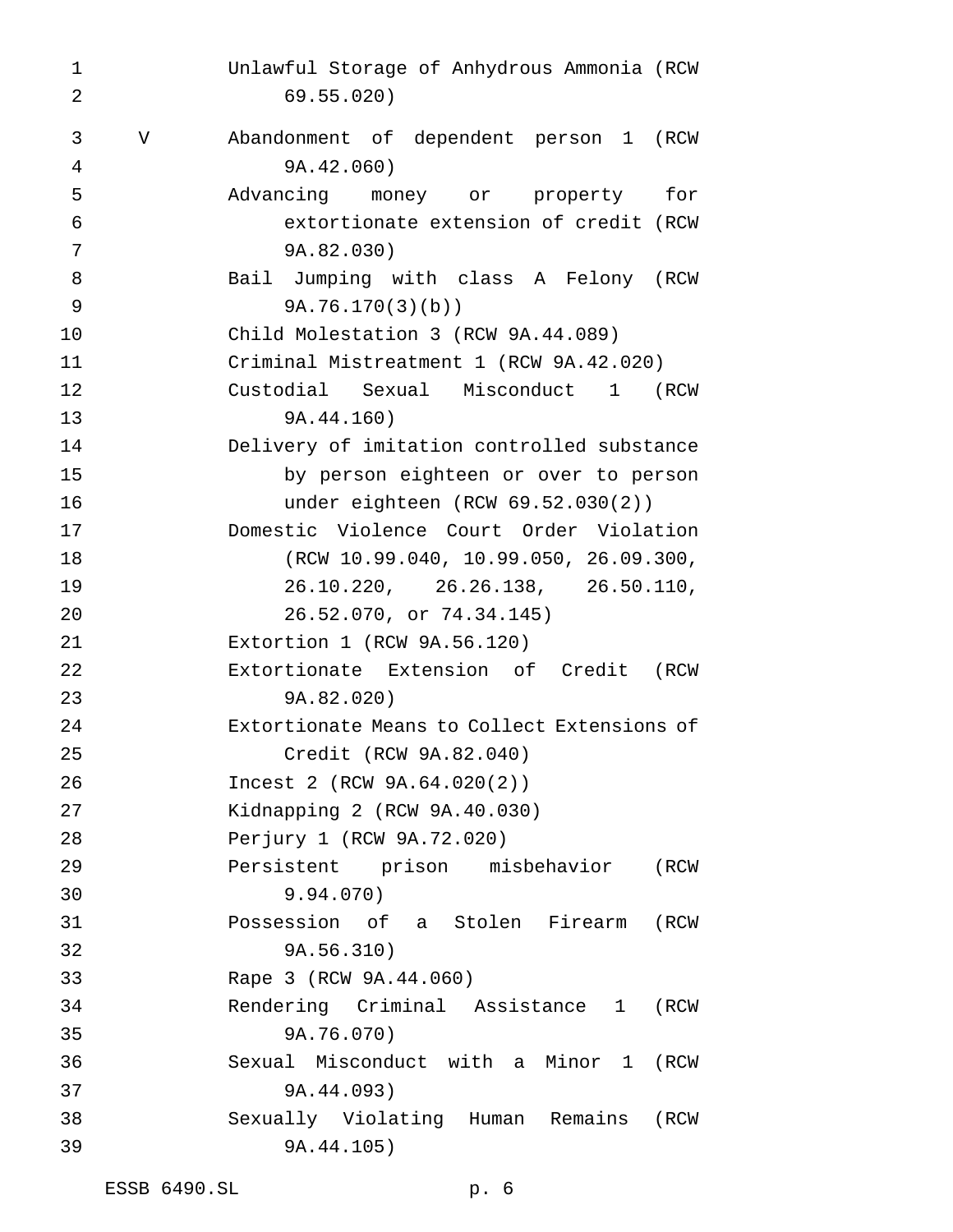| 1  |    | Stalking (RCW 9A.46.110)                     |
|----|----|----------------------------------------------|
| 2  |    | Taking Motor Vehicle Without Permission 1    |
| 3  |    | <u>(RCW 9A.56.070(1))</u>                    |
| 4  | IV | Arson 2 (RCW 9A.48.030)                      |
| 5  |    | Assault 2 (RCW 9A.36.021)                    |
| 6  |    | Assault by Watercraft (RCW 79A.60.060)       |
| 7  |    | Bribing a Witness/Bribe Received by Witness  |
| 8  |    | (RCW 9A.72.090, 9A.72.100)                   |
| 9  |    | Commercial Bribery (RCW 9A.68.060)           |
| 10 |    | Counterfeiting $(RCW 9.16.035(4))$           |
| 11 |    | Escape 1 (RCW 9A.76.110)                     |
| 12 |    | Hit and Run--Injury (RCW $46.52.020(4)(b)$ ) |
| 13 |    | Hit and Run with Vessel--Injury Accident     |
| 14 |    | (RCW 79A.60.200(3))                          |
| 15 |    | Identity Theft 1 (RCW $9.35.020(2)(a)$ )     |
| 16 |    | Indecent Exposure to Person Under<br>Aqe     |
| 17 |    | Fourteen (subsequent sex offense) (RCW       |
| 18 |    | 9A.88.010)                                   |
| 19 |    | Influencing Outcome of Sporting Event (RCW   |
| 20 |    | 9A.82.070)                                   |
| 21 |    | Knowingly Trafficking in Stolen Property     |
| 22 |    | (RCW 9A.82.050(2))                           |
| 23 |    | Malicious Harassment (RCW 9A.36.080)         |
| 24 |    | Manufacture, deliver, or possess<br>with     |
| 25 |    | intent to deliver narcotics from             |
| 26 |    | Schedule III, IV, or V or nonnarcotics       |
| 27 |    | from Schedule I-V (except marijuana,         |
| 28 |    | amphetamine, methamphetamines, or            |
| 29 |    | flunitrazepam) $(RCW 69.50.401(a)(1))$       |
| 30 |    | $(iii)$ through $(v)$ )                      |
| 31 |    | Residential Burglary (RCW 9A.52.025)         |
| 32 |    | Robbery 2 (RCW 9A.56.210)                    |
| 33 |    | Theft of Livestock 1 (RCW 9A.56.080)         |
| 34 |    | Threats to Bomb (RCW 9.61.160)               |
| 35 |    | Use of Proceeds of Criminal Profiteering     |
| 36 |    | (RCW 9A.82.080 (1) and (2))                  |
| 37 |    | Vehicular Assault, by being under<br>the     |
| 38 |    | influence of intoxicating liquor<br>or       |
| 39 |    | any drug, or by the operation<br>or          |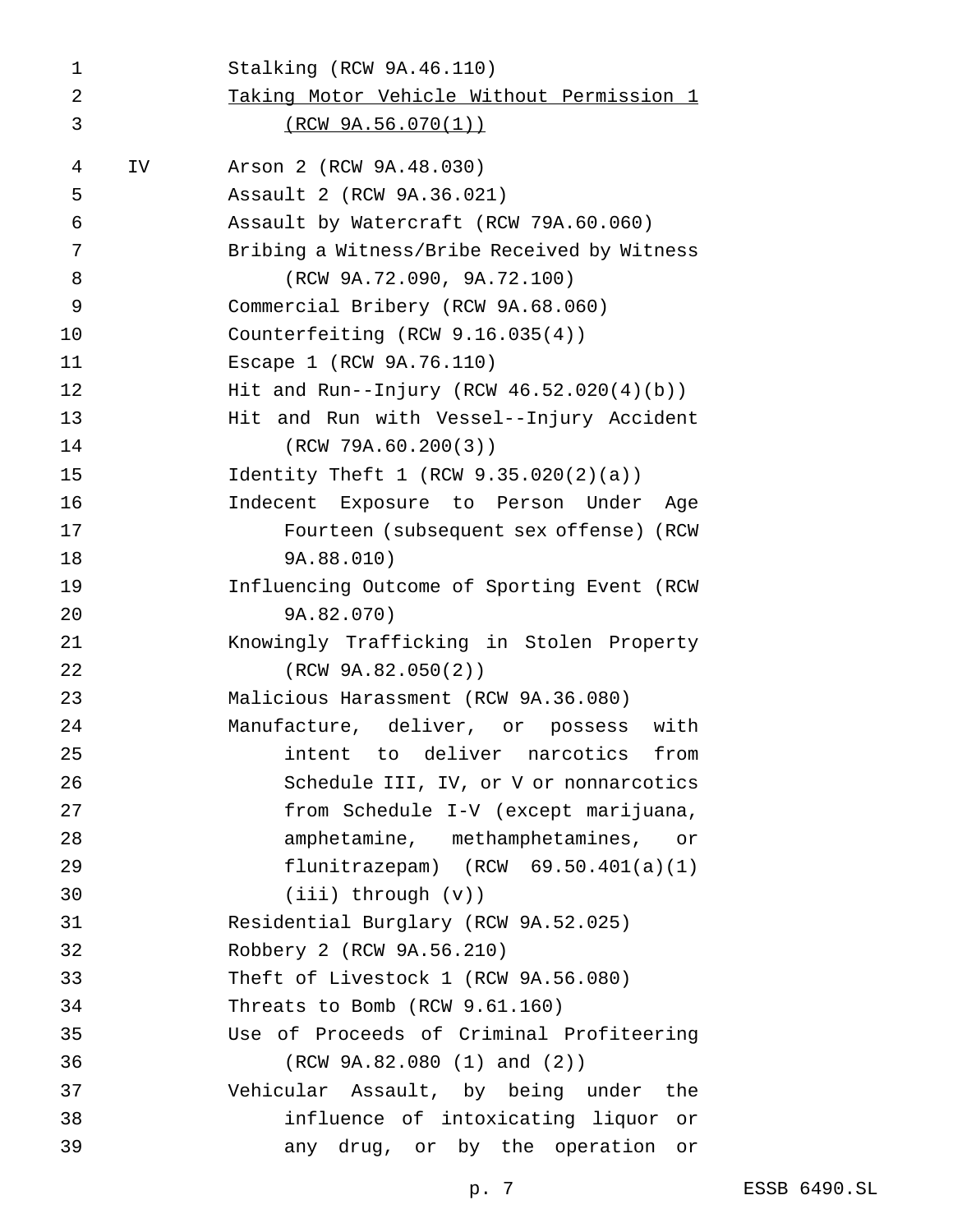driving of a vehicle in a reckless manner (RCW 46.61.522) Willful Failure to Return from Furlough (RCW 72.66.060) III Abandonment of dependent person 2 (RCW 9A.42.070) Assault 3 (RCW 9A.36.031) Assault of a Child 3 (RCW 9A.36.140) Bail Jumping with class B or C Felony (RCW 9A.76.170(3)(c)) Burglary 2 (RCW 9A.52.030) Communication with a Minor for Immoral Purposes (RCW 9.68A.090) Criminal Gang Intimidation (RCW 9A.46.120) Criminal Mistreatment 2 (RCW 9A.42.030) Custodial Assault (RCW 9A.36.100) Delivery of a material in lieu of a controlled substance (RCW 69.50.401(c)) Escape 2 (RCW 9A.76.120) Extortion 2 (RCW 9A.56.130) Harassment (RCW 9A.46.020) Intimidating a Public Servant (RCW 9A.76.180) Introducing Contraband 2 (RCW 9A.76.150) Maintaining a Dwelling or Place for Controlled Substances (RCW 69.50.402(a)(6)) Malicious Injury to Railroad Property (RCW 81.60.070) Manufacture, deliver, or possess with intent to deliver marijuana (RCW 69.50.401(a)(1)(iii)) Manufacture, distribute, or possess with intent to distribute an imitation controlled substance (RCW 69.52.030(1)) Patronizing a Juvenile Prostitute (RCW 9.68A.100)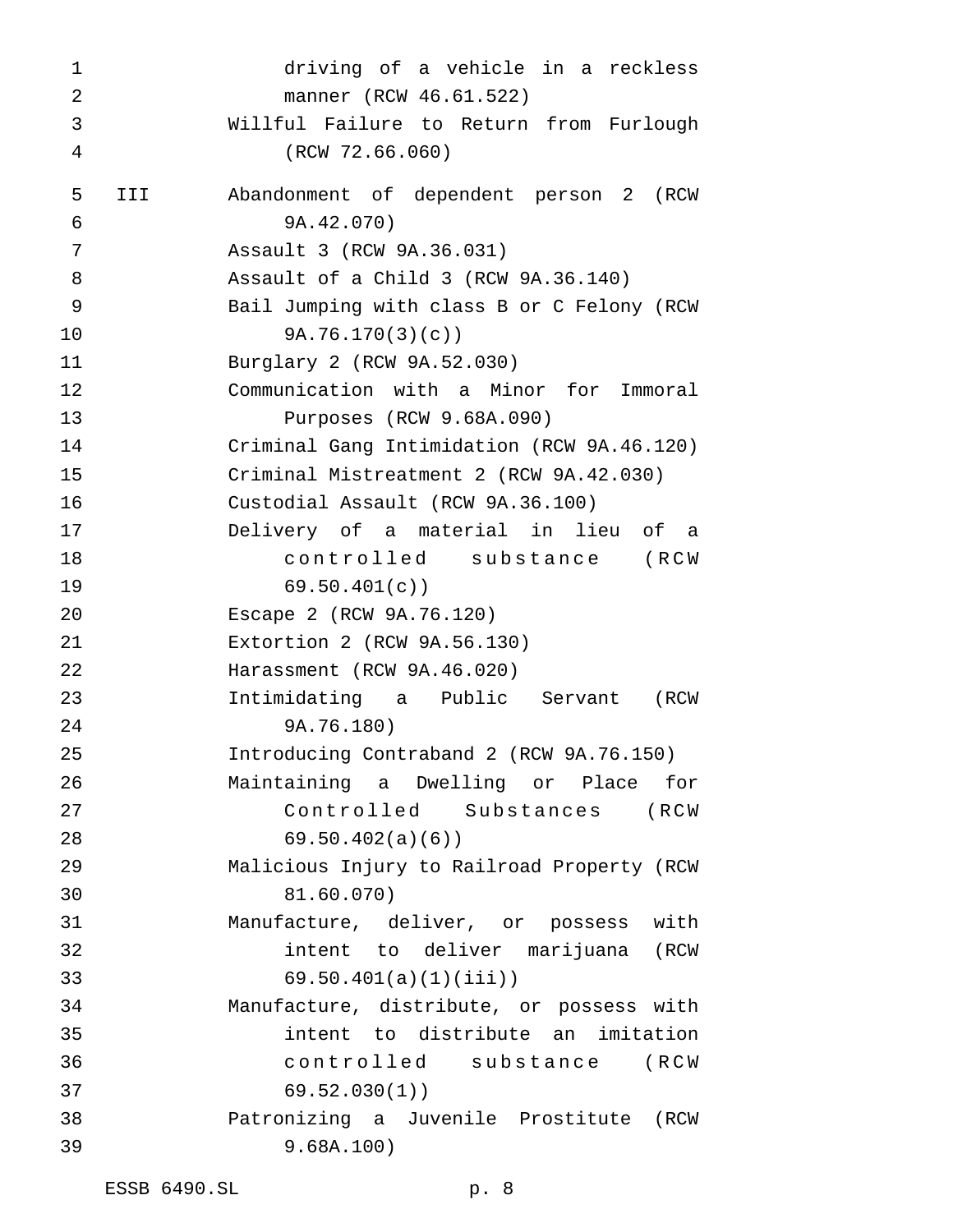Perjury 2 (RCW 9A.72.030) Possession of Incendiary Device (RCW 9.40.120) Possession of Machine Gun or Short-Barreled Shotgun or Rifle (RCW 9.41.190) Promoting Prostitution 2 (RCW 9A.88.080) Recklessly Trafficking in Stolen Property (RCW 9A.82.050(1)) Securities Act violation (RCW 21.20.400) Tampering with a Witness (RCW 9A.72.120) Telephone Harassment (subsequent conviction or threat of death) (RCW 9.61.230) Theft of Livestock 2 (RCW 9A.56.080) Unlawful Imprisonment (RCW 9A.40.040) Unlawful possession of firearm in the second degree (RCW 9.41.040(1)(b)) Unlawful Use of Building for Drug Purposes (RCW 69.53.010) Vehicular Assault, by the operation or driving of a vehicle with disregard for the safety of others (RCW 46.61.522) Willful Failure to Return from Work Release (RCW 72.65.070) II Computer Trespass 1 (RCW 9A.52.110) Counterfeiting (RCW 9.16.035(3)) Create, deliver, or possess a counterfeit controlled substance (RCW 69.50.401(b)) Escape from Community Custody (RCW 72.09.310) Health Care False Claims (RCW 48.80.030) Identity Theft 2 (RCW 9.35.020(2)(b)) Improperly Obtaining Financial Information (RCW 9.35.010) Malicious Mischief 1 (RCW 9A.48.070) Possession of controlled substance that is either heroin or narcotics from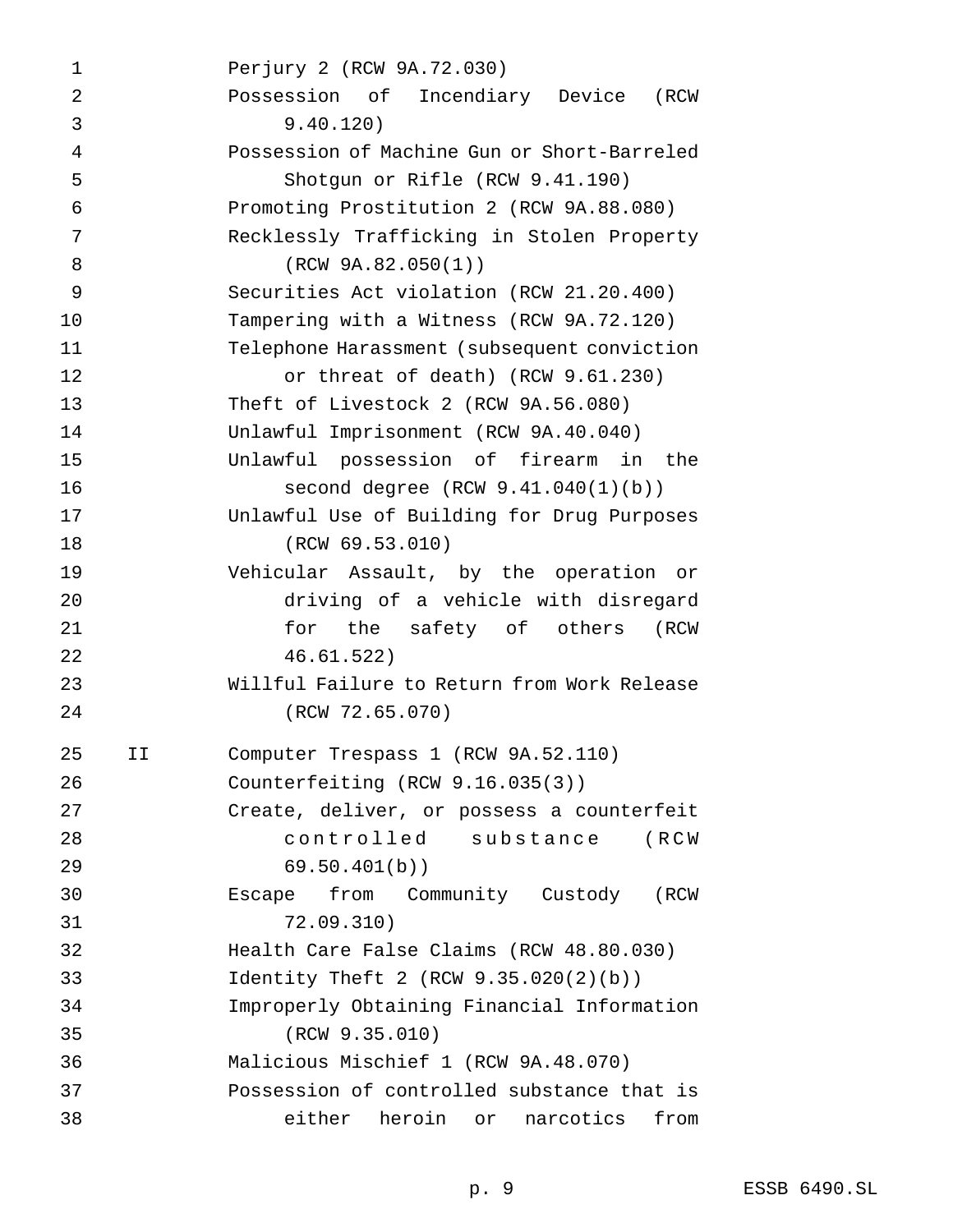| $\mathbf 1$    |             | Schedule I or II or flunitrazepam from      |
|----------------|-------------|---------------------------------------------|
| $\overline{2}$ |             | Schedule IV (RCW $69.50.401(d)$ )           |
| 3              |             | Possession of phencyclidine (PCP) (RCW      |
| $\overline{4}$ |             | 69.50.401(d)                                |
| 5              |             | Possession of Stolen Property 1 (RCW        |
| 6              |             | 9A.56.150)                                  |
| 7              |             | Theft 1 (RCW 9A.56.030)                     |
| 8              |             | Theft of Rental, Leased, or Lease-purchased |
| 9              |             | Property (valued at one thousand five       |
| 10             |             | hundred dollars or more) (RCW               |
| 11             |             | 9A.56.096(4)                                |
| 12             |             | Trafficking in Insurance Claims (RCW        |
| 13             |             | 48.30A.015)                                 |
| 14             |             | Unlawful Practice of Law (RCW 2.48.180)     |
| 15             |             | Unlicensed Practice of a Profession or      |
| 16             |             | Business (RCW 18.130.190(7))                |
| 17             | $\mathbf I$ | Attempting to Elude a Pursuing Police       |
| 18             |             | Vehicle (RCW 46.61.024)                     |
| 19             |             | False Verification for Welfare (RCW         |
| 20             |             | 74.08.055)                                  |
| 21             |             | Forged Prescription (RCW 69.41.020)         |
| 22             |             | Forged Prescription for a Controlled        |
| 23             |             | Substance (RCW 69.50.403)                   |
| 24             |             | Forgery (RCW 9A.60.020)                     |
| 25             |             | Malicious Mischief 2 (RCW 9A.48.080)        |
| 26             |             | Possess Controlled Substance that is a      |
| 27             |             | Narcotic from Schedule III, IV, or V        |
| 28             |             | Non-narcotic from Schedule I-V<br>or        |
| 29             |             | (except phencyclidine or                    |
| 30             |             | flunitrazepam) $(RCW 69.50.401(d))$         |
| 31             |             | Possession of Stolen Property 2 (RCW        |
| 32             |             | 9A.56.160)                                  |
| 33             |             | Reckless Burning 1 (RCW 9A.48.040)          |
| 34             |             | Taking Motor Vehicle Without Permission 2   |
| 35             |             | (RCW 9A.56.070(2))                          |
| 36             |             | Theft 2 (RCW 9A.56.040)                     |
| 37             |             | Theft of Rental, Leased, or Lease-purchased |
| 38             |             | Property (valued at two hundred fifty       |
| 39             |             | dollars or more but less than<br>one        |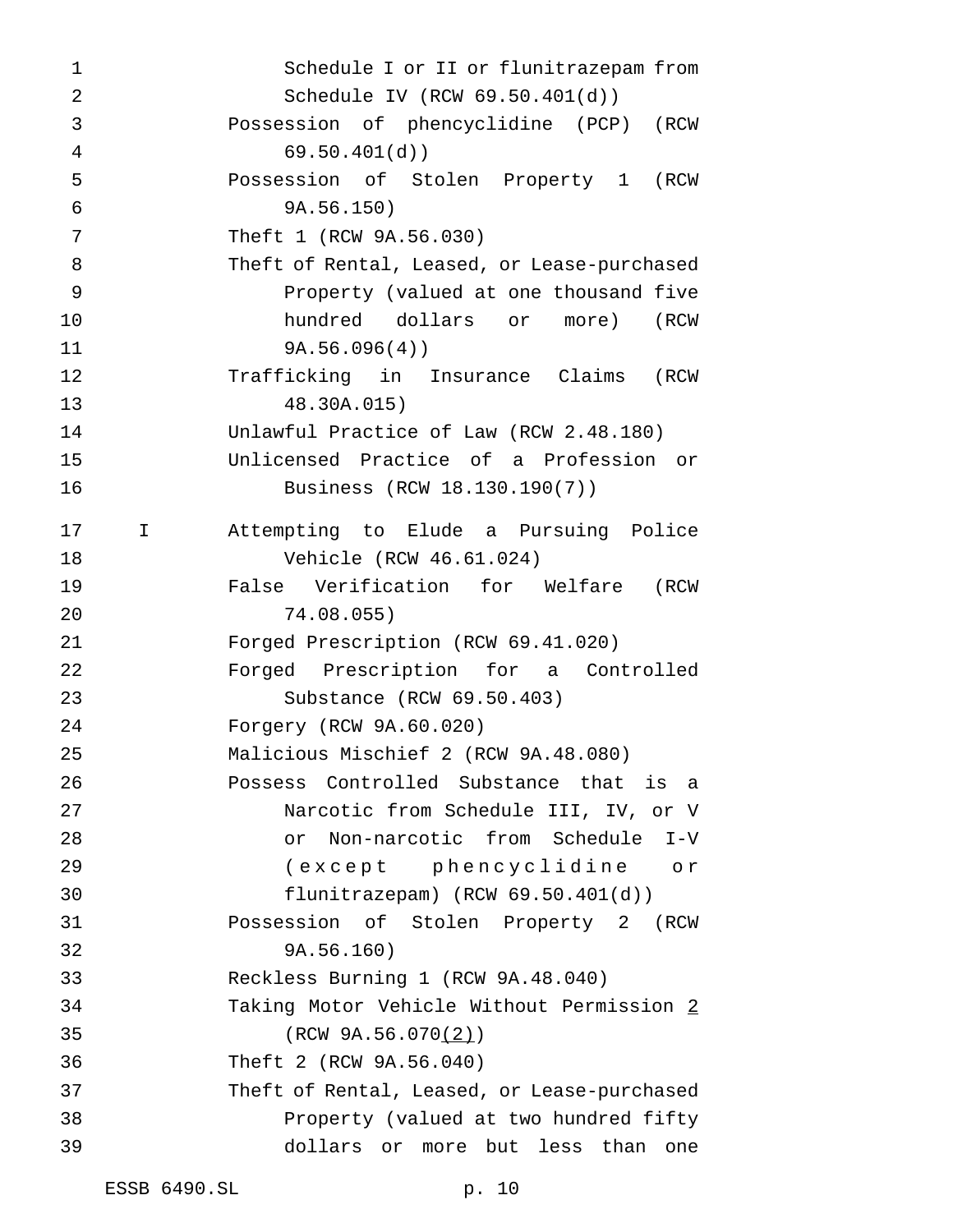| $\mathbf{1}$ | thousand five hundred dollars) (RCW        |
|--------------|--------------------------------------------|
| 2            | 9A.56.096(4)                               |
| 3            | Unlawful Issuance of Checks or Drafts (RCW |
| 4            | 9A.56.060)                                 |
| 5            | Unlawful Use of Food Stamps (RCW 9.91.140  |
| 6            | $(2)$ and $(3)$ )                          |
| 7            | Vehicle Prowl 1 (RCW 9A.52.095)            |
|              |                                            |

# **Sec. 3.** RCW 13.40.0357 and 2001 c 217 s 13 are each amended to read as follows:

# **DESCRIPTION AND OFFENSE CATEGORY**

| 11 | <b>JUVENILE</b>    |                            | <b>JUVENILE DISPOSITION</b> |
|----|--------------------|----------------------------|-----------------------------|
| 12 | <b>DISPOSITION</b> |                            | CATEGORY FOR ATTEMPT,       |
| 13 | <b>OFFENSE</b>     |                            | BAILJUMP, CONSPIRACY,       |
| 14 | CATEGORY           | DESCRIPTION (RCW CITATION) | OR SOLICITATION             |
| 15 |                    |                            |                             |

| 16 |              | <b>Arson and Malicious Mischief</b> |               |
|----|--------------|-------------------------------------|---------------|
| 17 | A            | Arson 1 (9A.48.020)                 | $B+$          |
| 18 | B            | Arson 2 (9A.48.030)                 | $\mathcal{C}$ |
| 19 | $\mathsf{C}$ | Reckless Burning 1 (9A.48.040)      | D             |
| 20 | D            | Reckless Burning 2 (9A.48.050)      | Ε             |
| 21 | B            | Malicious Mischief 1 (9A.48.070)    | C             |
| 22 | $\mathsf{C}$ | Malicious Mischief 2 (9A.48.080)    | D             |
| 23 | D            | Malicious Mischief $3 \leq 50$ is   |               |
| 24 |              | E class) (9A.48.090)                | E             |
| 25 | E            | Tampering with Fire Alarm           |               |
| 26 |              | Apparatus (9.40.100)                | E             |
| 27 | A            | Possession of Incendiary Device     |               |
| 28 |              | (9.40.120)                          | $B+$          |
| 29 |              | <b>Assault and Other Crimes</b>     |               |
| 30 |              | <b>Involving Physical Harm</b>      |               |
| 31 | A            | Assault 1 (9A.36.011)               | $B+$          |
| 32 | $B+$         | Assault 2 (9A.36.021)               | $C+$          |
| 33 | $C+$         | Assault 3 (9A.36.031)               | $D+$          |
| 34 | $D+$         | Assault 4 (9A.36.041)               | Ε             |
| 35 | $B+$         | Drive-By Shooting                   |               |
| 36 |              | (9A.36.045)                         | $C+$          |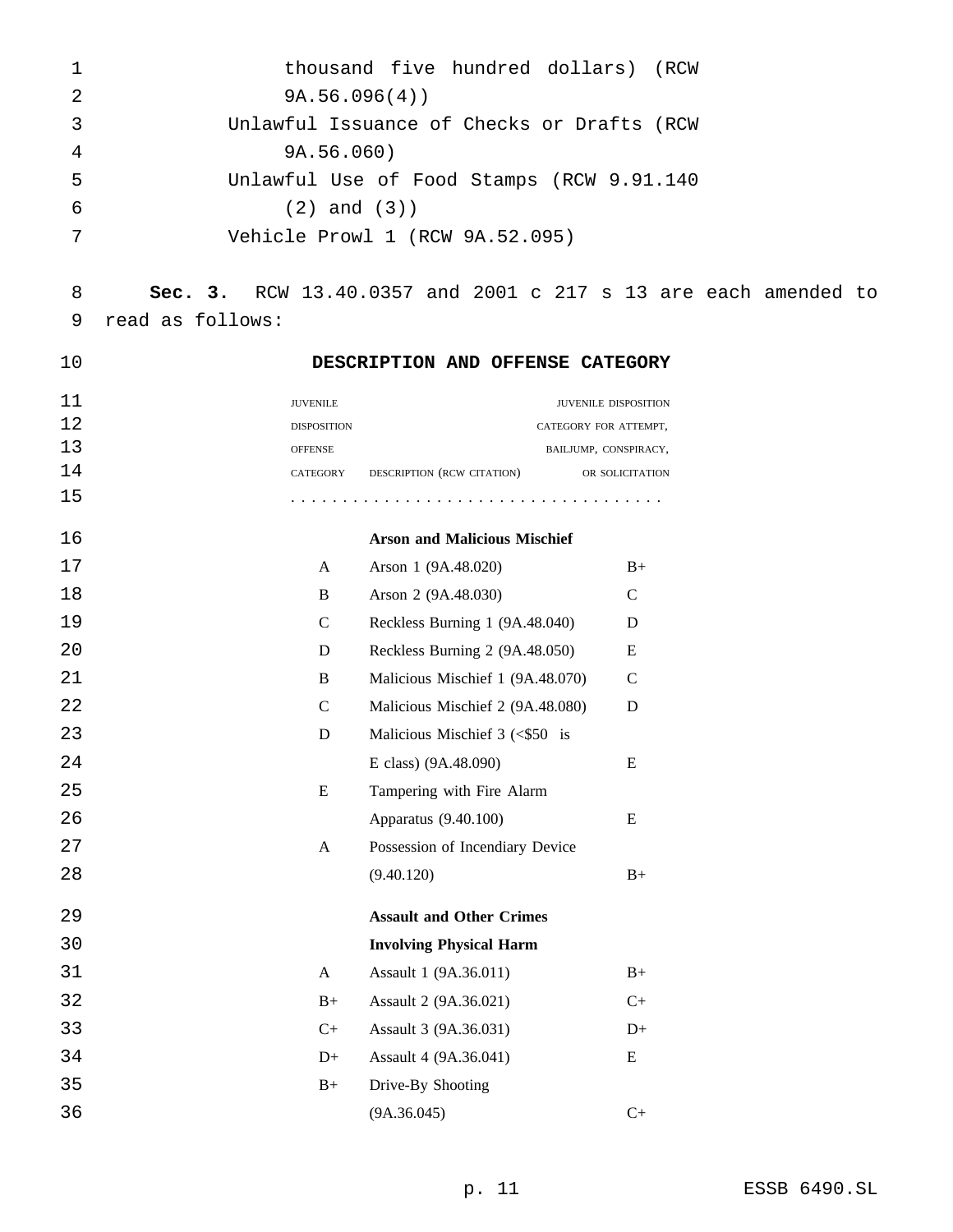| 1  | $D+$        | Reckless Endangerment                  |              |
|----|-------------|----------------------------------------|--------------|
| 2  |             | (9A.36.050)                            | E            |
| 3  | $C+$        | Promoting Suicide Attempt              |              |
| 4  |             | (9A.36.060)                            | $D+$         |
| 5  | $D+$        | Coercion (9A.36.070)                   | E            |
| 6  | $C+$        | Custodial Assault (9A.36.100)          | $D+$         |
| 7  |             | <b>Burglary and Trespass</b>           |              |
| 8  | $B+$        | Burglary 1 (9A.52.020)                 | $C+$         |
| 9  | B           | <b>Residential Burglary</b>            |              |
| 10 |             | (9A.52.025)                            | $\mathbf C$  |
| 11 | B           | Burglary 2 (9A.52.030)                 | $\mathsf{C}$ |
| 12 | D           | Burglary Tools (Possession of)         |              |
| 13 |             | (9A.52.060)                            | Ε            |
| 14 | D           | Criminal Trespass 1 (9A.52.070)        | Ε            |
| 15 | Ε           | Criminal Trespass 2 (9A.52.080)        | Ε            |
| 16 | $\mathbf C$ | Vehicle Prowling 1 (9A.52.095)         | D            |
| 17 | D           | Vehicle Prowling 2 (9A.52.100)         | Ε            |
| 18 |             | <b>Drugs</b>                           |              |
| 19 | E           | Possession/Consumption of Alcohol      |              |
| 20 |             | (66.44.270)                            | E            |
| 21 | $\mathbf C$ | <b>Illegally Obtaining Legend Drug</b> |              |
| 22 |             | (69.41.020)                            | D            |
| 23 | $C+$        | Sale, Delivery, Possession of Legend   |              |
| 24 |             | Drug with Intent to Sell               |              |
| 25 |             | (69.41.030)                            | $D+$         |
| 26 | E           | Possession of Legend Drug              |              |
| 27 |             | (69.41.030)                            | E            |
| 28 | $B+$        | Violation of Uniform Controlled        |              |
| 29 |             | Substances Act - Narcotic,             |              |
| 30 |             | Methamphetamine, or Flunitrazepam      |              |
| 31 |             | Sale $(69.50.401(a)(1)$ (i) or (ii))   | $B+$         |
| 32 | $\mathbf C$ | Violation of Uniform Controlled        |              |
| 33 |             | Substances Act - Nonnarcotic Sale      |              |
| 34 |             | (69.50.401(a)(1)(iii))                 | $\mathsf{C}$ |
| 35 | E           | Possession of Marihuana <40 grams      |              |
| 36 |             | (69.50.401(e))                         | E            |
| 37 | $\mathbf C$ | Fraudulently Obtaining Controlled      |              |
| 38 |             | Substance (69.50.403)                  | $\mathbf C$  |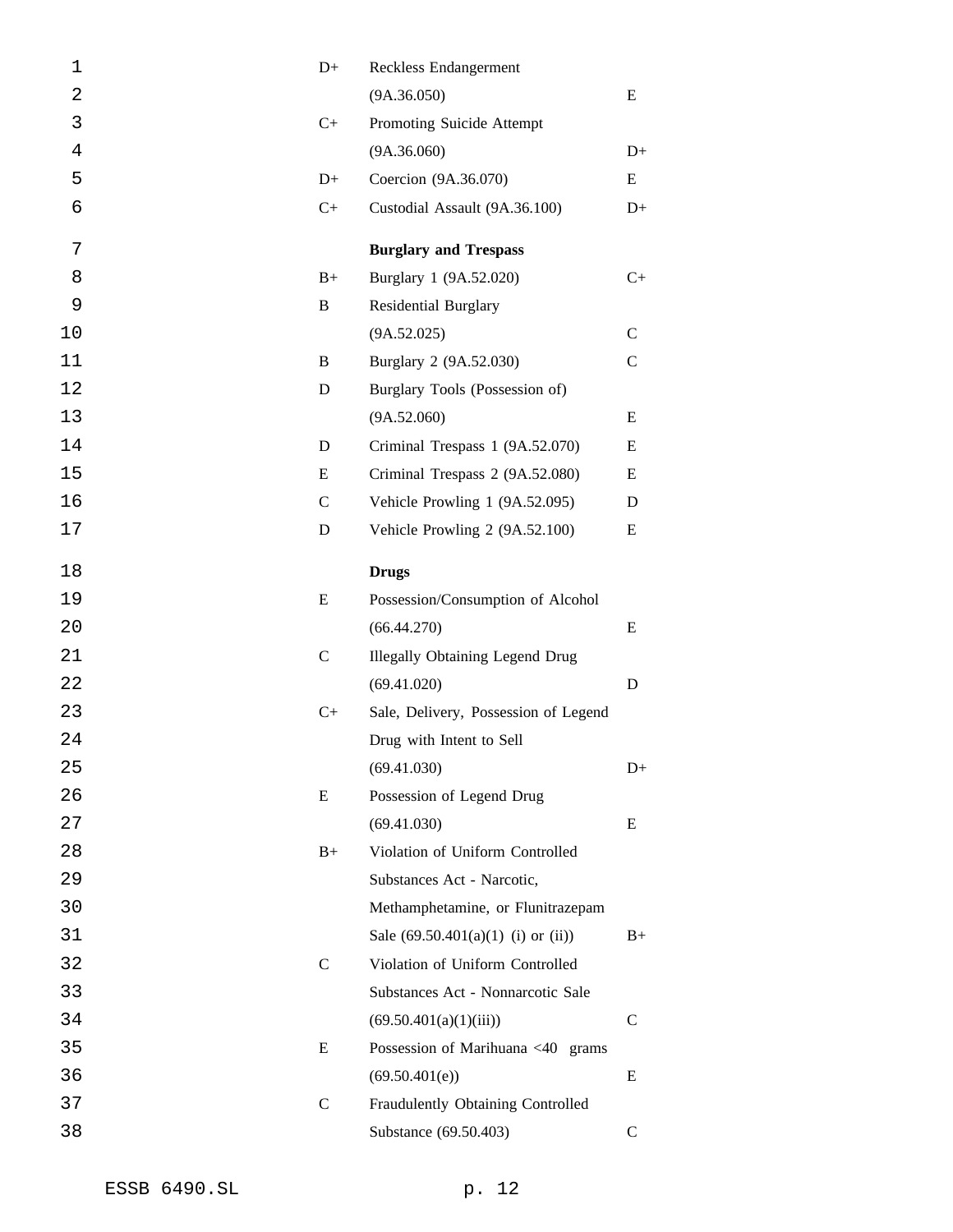| 1  | $C+$         | Sale of Controlled Substance                           |               |
|----|--------------|--------------------------------------------------------|---------------|
| 2  |              | for Profit (69.50.410)                                 | C+            |
| 3  | E            | Unlawful Inhalation (9.47A.020)                        | E             |
| 4  | B            | Violation of Uniform Controlled                        |               |
| 5  |              | Substances Act - Narcotic,                             |               |
| 6  |              | Methamphetamine, or Flunitrazepam                      |               |
| 7  |              | <b>Counterfeit Substances</b>                          |               |
| 8  |              | $(69.50.401(b)(1)$ (i) or (ii))                        | B             |
| 9  | $\mathsf{C}$ | Violation of Uniform Controlled                        |               |
| 10 |              | Substances Act - Nonnarcotic                           |               |
| 11 |              | <b>Counterfeit Substances</b>                          |               |
| 12 |              | $(69.50.401(b)(1)$ (iii), (iv), (v))                   | $\mathcal{C}$ |
| 13 | $\mathsf{C}$ | Violation of Uniform Controlled                        |               |
| 14 |              | Substances Act - Possession of a                       |               |
| 15 |              | <b>Controlled Substance</b>                            |               |
| 16 |              | (69.50.401(d))                                         | $\mathsf{C}$  |
| 17 | $\mathsf{C}$ | Violation of Uniform Controlled                        |               |
| 18 |              | Substances Act - Possession of a                       |               |
| 19 |              | <b>Controlled Substance</b>                            |               |
| 20 |              | (69.50.401(c))                                         | $\mathsf{C}$  |
| 21 |              | <b>Firearms and Weapons</b>                            |               |
| 22 | B            | Theft of Firearm (9A.56.300)                           | $\mathcal{C}$ |
| 23 | B            | Possession of Stolen Firearm                           |               |
| 24 |              | (9A.56.310)                                            | $\mathsf{C}$  |
| 25 | Е            | Carrying Loaded Pistol Without                         |               |
| 26 |              | Permit (9.41.050)                                      | E             |
| 27 | $\mathsf{C}$ | Possession of Firearms by Minor $(\langle 18 \rangle)$ |               |
| 28 |              | (9.41.040(1)(b)(iii))                                  | $\mathbf C$   |
| 29 | $D+$         | Possession of Dangerous Weapon                         |               |
| 30 |              | (9.41.250)                                             | E             |
| 31 | D            | Intimidating Another Person by use                     |               |
| 32 |              | of Weapon (9.41.270)                                   | E             |
| 33 |              | Homicide                                               |               |
| 34 | $A+$         | Murder 1 (9A.32.030)                                   | A             |
| 35 | $A+$         | Murder 2 (9A.32.050)                                   | $B+$          |
| 36 | $B+$         | Manslaughter 1 (9A.32.060)                             | $C+$          |
| 37 | $C+$         | Manslaughter 2 (9A.32.070)                             | $D+$          |
| 38 | $B+$         | Vehicular Homicide (46.61.520)                         | $C+$          |
|    |              |                                                        |               |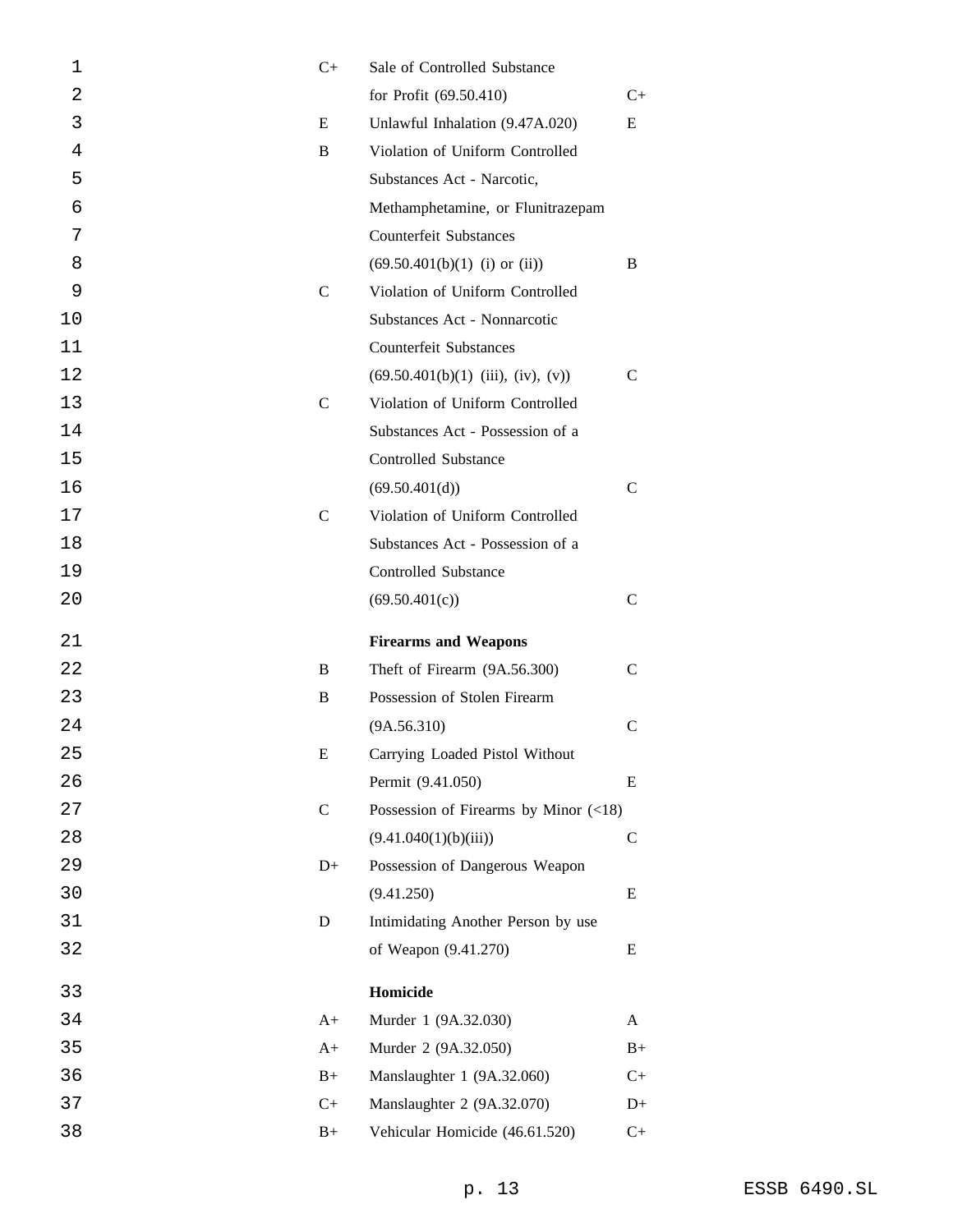| 1  |              | <b>Kidnapping</b>                         |             |
|----|--------------|-------------------------------------------|-------------|
| 2  | A            | Kidnap 1 (9A.40.020)                      | $B+$        |
| 3  | $B+$         | Kidnap 2 (9A.40.030)                      | $C+$        |
| 4  | $C+$         | Unlawful Imprisonment                     |             |
| 5  |              | (9A.40.040)                               | $D+$        |
| 6  |              | <b>Obstructing Governmental Operation</b> |             |
| 7  | D            | Obstructing a Law Enforcement             |             |
| 8  |              | Officer (9A.76.020)                       | E           |
| 9  | E            | Resisting Arrest (9A.76.040)              | E           |
| 10 | B            | Introducing Contraband 1                  |             |
| 11 |              | (9A.76.140)                               | C           |
| 12 | $\mathbf C$  | Introducing Contraband 2                  |             |
| 13 |              | (9A.76.150)                               | D           |
| 14 | E            | Introducing Contraband 3                  |             |
| 15 |              | (9A.76.160)                               | Ε           |
| 16 | $B+$         | Intimidating a Public Servant             |             |
| 17 |              | (9A.76.180)                               | $C+$        |
| 18 | $B+$         | Intimidating a Witness                    |             |
| 19 |              | (9A.72.110)                               | $C+$        |
|    |              |                                           |             |
| 20 |              | <b>Public Disturbance</b>                 |             |
| 21 | $C+$         | Riot with Weapon (9A.84.010)              | $D+$        |
| 22 | $D+$         | Riot Without Weapon                       |             |
| 23 |              | (9A.84.010)                               | Ε           |
| 24 | E            | Failure to Disperse (9A.84.020)           | E           |
| 25 | E            | Disorderly Conduct (9A.84.030)            | E           |
| 26 |              | <b>Sex Crimes</b>                         |             |
| 27 | $\mathbf{A}$ | Rape 1 (9A.44.040)                        | $B+$        |
| 28 | $A-$         | Rape 2 (9A.44.050)                        | $B+$        |
| 29 | $C+$         | Rape 3 (9A.44.060)                        | $D+$        |
| 30 | $A-$         | Rape of a Child 1 (9A.44.073)             | $B+$        |
| 31 | $B+$         | Rape of a Child 2 (9A.44.076)             | $C+$        |
| 32 | B            | Incest $1(9A.64.020(1))$                  | $\mathbf C$ |
| 33 | $\mathsf{C}$ | Incest 2 $(9A.64.020(2))$                 | D           |
| 34 | $D+$         | Indecent Exposure                         |             |
| 35 |              | (Victim <14) (9A.88.010)                  | E           |
| 36 | E            | <b>Indecent Exposure</b>                  |             |
| 37 |              | (Victim 14 or over) (9A.88.010)           | E           |
| 38 | $B+$         | Promoting Prostitution 1                  |             |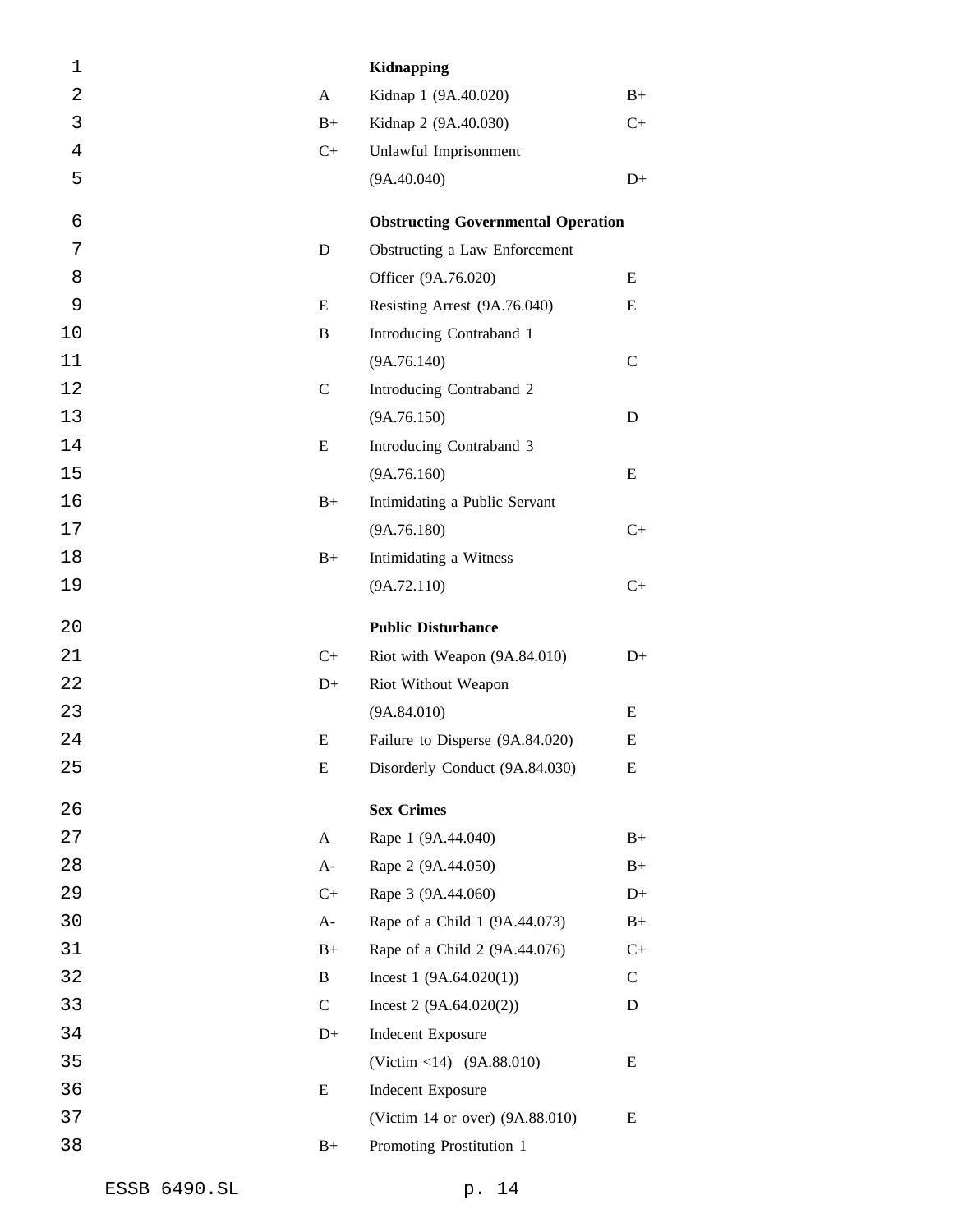| 1  |               | (9A.88.070)                                   | $C+$          |
|----|---------------|-----------------------------------------------|---------------|
| 2  | $C+$          | Promoting Prostitution 2                      |               |
| 3  |               | (9A.88.080)                                   | $D+$          |
| 4  | E             | O & A (Prostitution) $(9A.88.030)$            | E             |
| 5  | $B+$          | Indecent Liberties (9A.44.100)                | $C+$          |
| 6  | $A-$          | Child Molestation 1 (9A.44.083)               | $B+$          |
| 7  | B             | Child Molestation 2 (9A.44.086)               | $C+$          |
| 8  |               | Theft, Robbery, Extortion, and Forgery        |               |
| 9  | B             | Theft 1 (9A.56.030)                           | $\mathcal{C}$ |
| 10 | $\mathsf{C}$  | Theft 2 (9A.56.040)                           | D             |
| 11 | D             | Theft 3 (9A.56.050)                           | E             |
| 12 | B             | Theft of Livestock (9A.56.080)                | $\mathcal{C}$ |
| 13 | $\mathsf{C}$  | Forgery (9A.60.020)                           | D             |
| 14 | A             | Robbery 1 (9A.56.200)                         | $B+$          |
| 15 | $B+$          | Robbery 2 (9A.56.210)                         | $C+$          |
| 16 | $B+$          | Extortion 1 (9A.56.120)                       | $C+$          |
| 17 | $C+$          | Extortion 2 (9A.56.130)                       | $D+$          |
| 18 | $\mathcal{C}$ | Identity Theft 1 $(9.35.020(2)(a))$           | D             |
| 19 | D             | Identity Theft 2 $(9.35.020(2)(b))$           | E             |
| 20 | D             | Improperly Obtaining Financial                |               |
| 21 |               | Information $((\{(9.35.010)\})$               |               |
| 22 |               | (9.35.010)                                    | E             |
| 23 | $\, {\bf B}$  | Possession of Stolen Property 1               |               |
| 24 |               | (9A.56.150)                                   | $\mathcal{C}$ |
| 25 | $\mathsf{C}$  | Possession of Stolen Property 2               |               |
| 26 |               | (9A.56.160)                                   | D             |
| 27 | D             | Possession of Stolen Property 3               |               |
| 28 |               | (9A.56.170)                                   | E             |
| 29 | $\mathsf{C}$  | Taking Motor Vehicle Without                  |               |
| 30 |               | $((\Theta \text{wner's}))$ Permission 1 and 2 |               |
| 31 |               | (9A.56.070 (1) and (2))                       | D             |
| 32 |               | <b>Motor Vehicle Related Crimes</b>           |               |
| 33 | E             | Driving Without a License                     |               |
| 34 |               | (46.20.005)                                   | E             |
| 35 | $B+$          | Hit and Run - Death                           |               |
| 36 |               | (46.52.020(4)(a))                             | $C+$          |
| 37 | $\mathsf{C}$  | Hit and Run - Injury                          |               |
| 38 |               | (46.52.020(4)(b))                             | D             |
|    |               |                                               |               |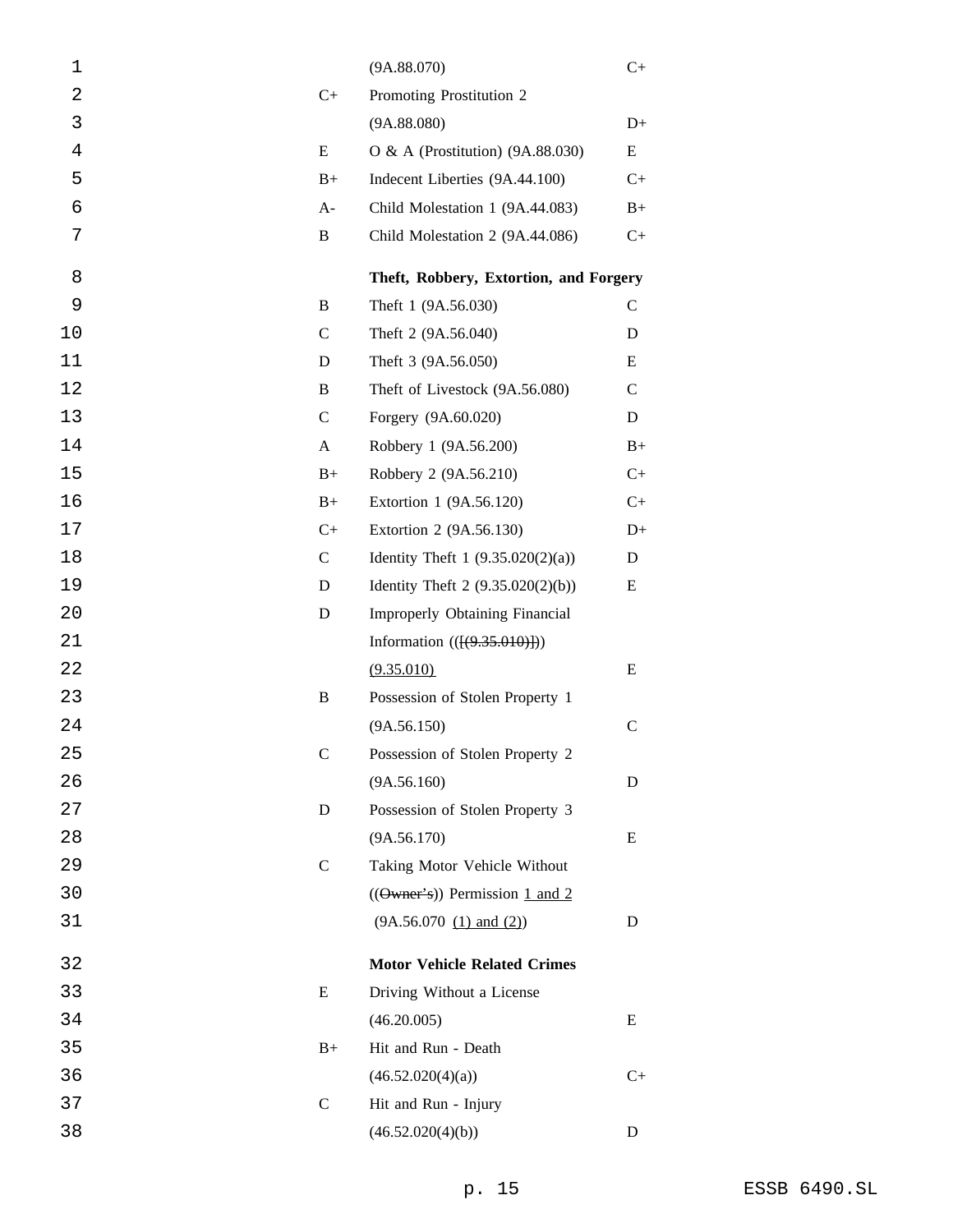| 1  | ${\bf D}$                     | Hit and Run-Attended                              |                                                                       |
|----|-------------------------------|---------------------------------------------------|-----------------------------------------------------------------------|
| 2  |                               | (46.52.020(5))                                    | E                                                                     |
| 3  | E                             | Hit and Run-Unattended                            |                                                                       |
| 4  |                               | (46.52.010)                                       | Ε                                                                     |
| 5  | $\mathbf C$                   | Vehicular Assault (46.61.522)                     | ${\bf D}$                                                             |
| 6  | $\mathbf C$                   | Attempting to Elude Pursuing                      |                                                                       |
| 7  |                               | Police Vehicle (46.61.024)                        | D                                                                     |
| 8  | ${\bf E}$                     | Reckless Driving (46.61.500)                      | E                                                                     |
| 9  | ${\bf D}$                     | Driving While Under the Influence                 |                                                                       |
| 10 |                               | $(46.61.502$ and $46.61.504)$                     | Ε                                                                     |
| 11 |                               | Other                                             |                                                                       |
| 12 | $\, {\bf B}$                  | Bomb Threat (9.61.160)                            | $\mathcal{C}$                                                         |
| 13 | $\mathsf{C}$                  | Escape 1 (9A.76.110)                              | $\mathsf{C}$                                                          |
| 14 | $\mathbf C$                   | Escape 2 (9A.76.120)                              | $\mathsf{C}$                                                          |
| 15 | D                             | Escape 3 (9A.76.130)                              | E                                                                     |
| 16 | ${\bf E}$                     | Obscene, Harassing, Etc.,                         |                                                                       |
| 17 |                               | Phone Calls (9.61.230)                            | Ε                                                                     |
| 18 | $\mathbf{A}$                  | Other Offense Equivalent to an                    |                                                                       |
| 19 |                               | Adult Class A Felony                              | $B+$                                                                  |
| 20 | $\, {\bf B}$                  | Other Offense Equivalent to an                    |                                                                       |
| 21 |                               | Adult Class B Felony                              | $\mathbf C$                                                           |
| 22 | $\mathbf C$                   | Other Offense Equivalent to an                    |                                                                       |
| 23 |                               | Adult Class C Felony                              | ${\bf D}$                                                             |
| 24 | D                             | Other Offense Equivalent to an                    |                                                                       |
| 25 |                               | Adult Gross Misdemeanor                           | E                                                                     |
| 26 | ${\bf E}$                     | Other Offense Equivalent to an                    |                                                                       |
| 27 |                               | <b>Adult Misdemeanor</b>                          | E                                                                     |
| 28 | V                             | Violation of Order of Restitution,                |                                                                       |
| 29 |                               | Community Supervision, or                         |                                                                       |
| 30 |                               | Confinement (13.40.200)                           | V                                                                     |
| 31 |                               |                                                   | Escape 1 and 2 and Attempted Escape 1 and 2 are classed as C offenses |
| 32 |                               | and the standard range is established as follows: |                                                                       |
| 33 |                               |                                                   | 1st escape or attempted escape during 12-month period - 4 weeks       |
| 34 | confinement                   |                                                   |                                                                       |
| 35 |                               |                                                   | 2nd escape or attempted escape during 12-month period - 8 weeks       |
| 36 | confinement                   |                                                   |                                                                       |
| 37 |                               |                                                   | 3rd and subsequent escape or attempted escape during 12-month         |
| 38 | period - 12 weeks confinement |                                                   |                                                                       |

ESSB 6490.SL p. 16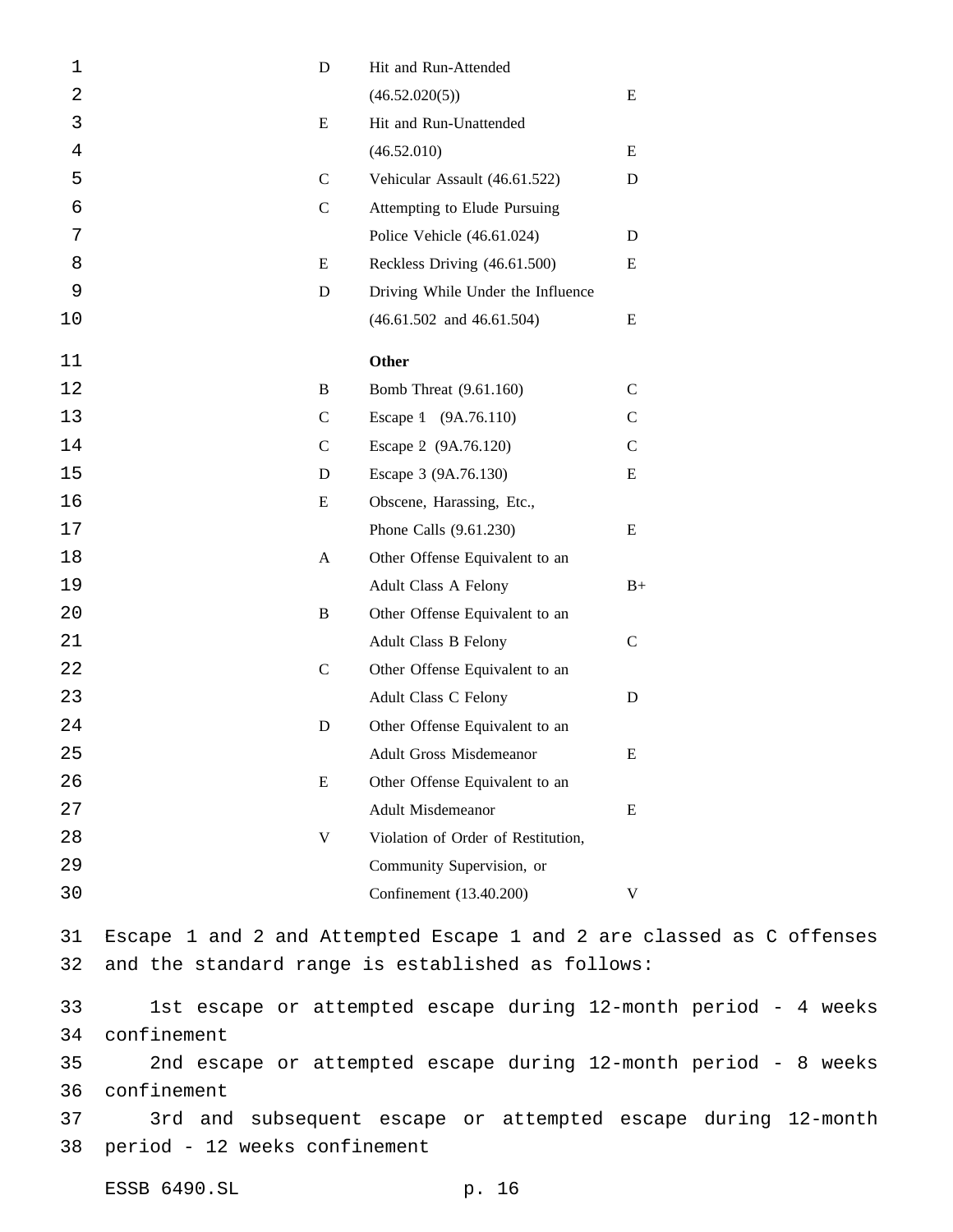| $\mathbf 1$ |          |              |                                      |                                  |                                      |                   | If the court finds that a respondent has violated terms of an order, |  |  |  |
|-------------|----------|--------------|--------------------------------------|----------------------------------|--------------------------------------|-------------------|----------------------------------------------------------------------|--|--|--|
| 2           |          |              |                                      |                                  |                                      |                   | it may impose a penalty of up to 30 days of confinement.             |  |  |  |
| 3           |          |              |                                      |                                  |                                      |                   | JUVENILE SENTENCING STANDARDS                                        |  |  |  |
| 4           |          |              |                                      |                                  |                                      |                   | This schedule must be used for juvenile offenders. The court may     |  |  |  |
| 5           |          |              | select sentencing option A, B, or C. |                                  |                                      |                   |                                                                      |  |  |  |
| 6           |          |              |                                      |                                  |                                      |                   | OPTION A                                                             |  |  |  |
| 7           |          |              |                                      |                                  |                                      |                   | JUVENILE OFFENDER SENTENCING GRID                                    |  |  |  |
| 8           |          |              |                                      |                                  |                                      |                   | STANDARD RANGE                                                       |  |  |  |
| 9           |          |              |                                      |                                  |                                      |                   |                                                                      |  |  |  |
| 10<br>11    |          | $A+$         | 180 WEEKS TO AGE 21 YEARS            |                                  |                                      |                   |                                                                      |  |  |  |
| 12          |          | A            | 103 WEEKS TO 129 WEEKS               |                                  |                                      |                   |                                                                      |  |  |  |
| 13          |          |              |                                      |                                  |                                      |                   |                                                                      |  |  |  |
| 14          |          | $A-$         | 15-36                                | 52-65                            | 80-100                               | 103-129           |                                                                      |  |  |  |
| 15          |          |              | <b>WEEKS</b>                         |                                  | WEEKS WEEKS WEEKS                    |                   |                                                                      |  |  |  |
| 16          |          |              | <b>EXCEPT</b>                        |                                  |                                      |                   |                                                                      |  |  |  |
| 17          |          |              | $30 - 40$                            |                                  |                                      |                   |                                                                      |  |  |  |
| 18          |          |              | <b>WEEKS FOR</b>                     |                                  |                                      |                   |                                                                      |  |  |  |
| 19          |          |              | $15 - 17$                            |                                  |                                      |                   |                                                                      |  |  |  |
| 20          |          |              | YEAR OLDS                            |                                  |                                      |                   |                                                                      |  |  |  |
| 21          |          |              |                                      |                                  |                                      |                   |                                                                      |  |  |  |
| 22          | Current  | $B+$         | $15-36$                              |                                  | 52-65                                | 80-100            | 103-129                                                              |  |  |  |
| 23          | Offense  |              | <b>WEEKS</b>                         |                                  |                                      | WEEKS WEEKS WEEKS |                                                                      |  |  |  |
| 24<br>25    | Category | $\, {\bf B}$ | <b>LOCAL</b>                         |                                  |                                      |                   |                                                                      |  |  |  |
| 26          |          |              | SANCTIONS (LS)                       |                                  | 15-36 WEEKS                          |                   | 52-65<br>WEEKS                                                       |  |  |  |
| 27          |          |              |                                      |                                  |                                      |                   |                                                                      |  |  |  |
| 28          |          | $C+$         | LS                                   |                                  |                                      |                   |                                                                      |  |  |  |
| 29          |          |              |                                      |                                  |                                      | 15-36 WEEKS       |                                                                      |  |  |  |
| 30          |          |              |                                      |                                  |                                      |                   |                                                                      |  |  |  |
| 31          |          | ${\bf C}$    | LS                                   |                                  |                                      |                   | 15-36 WEEKS                                                          |  |  |  |
| 32          |          |              |                                      | Local Sanctions:                 |                                      |                   |                                                                      |  |  |  |
| 33          |          |              |                                      | 0 to 30 Days                     |                                      |                   |                                                                      |  |  |  |
| 34          |          | $D+$         | LS                                   |                                  | 0 to 12 Months Community Supervision |                   |                                                                      |  |  |  |
| 35          |          |              |                                      | 0 to 150 Hours Community Service |                                      |                   |                                                                      |  |  |  |
| 36          |          | $\mathbf D$  | LS                                   | \$0 to \$500 Fine                |                                      |                   |                                                                      |  |  |  |
| 37          |          | $\mathbf E$  | LS                                   |                                  |                                      |                   |                                                                      |  |  |  |
| 38          |          |              |                                      |                                  |                                      |                   |                                                                      |  |  |  |
| 39          |          |              | $\boldsymbol{0}$                     | $\mathbf{1}$                     | $\overline{2}$                       | 3                 | 4 or more                                                            |  |  |  |
| 40          |          |              |                                      |                                  | PRIOR ADJUDICATIONS                  |                   |                                                                      |  |  |  |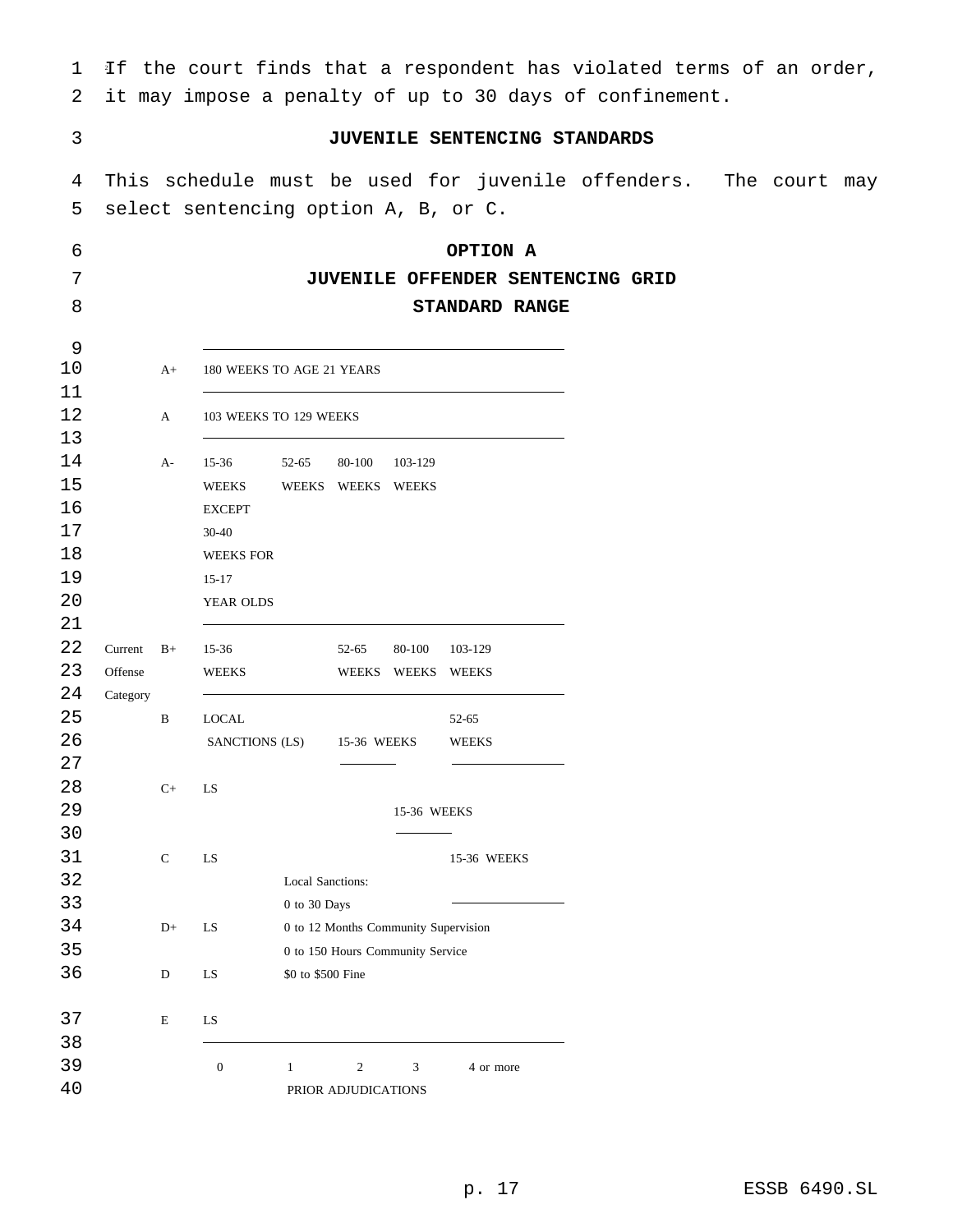NOTE: References in the grid to days or weeks mean periods of confinement.

 (1) The vertical axis of the grid is the current offense category. The current offense category is determined by the offense of adjudication.

 (2) The horizontal axis of the grid is the number of prior adjudications included in the juvenile's criminal history. Each prior felony adjudication shall count as one point. Each prior violation, misdemeanor, and gross misdemeanor adjudication shall count as 1/4 point. Fractional points shall be rounded down.

 (3) The standard range disposition for each offense is determined by the intersection of the column defined by the prior adjudications and the row defined by the current offense category.

 (4) RCW 13.40.180 applies if the offender is being sentenced for more than one offense.

 (5) A current offense that is a violation is equivalent to an offense category of E. However, a disposition for a violation shall not include confinement.

**OR**

**OPTION B**

# **CHEMICAL DEPENDENCY DISPOSITION ALTERNATIVE**

 If the juvenile offender is subject to a standard range disposition of local sanctions or 15 to 36 weeks of confinement and has not committed an A- or B+ offense, the court may impose a disposition under RCW 13.40.160(4) and 13.40.165.

**OR**

## **OPTION C**

## **MANIFEST INJUSTICE**

 If the court determines that a disposition under option A or B would effectuate a manifest injustice, the court shall impose a disposition outside the standard range under RCW 13.40.160(2).

 NEW SECTION. **Sec. 4.** The sentencing guidelines commission shall study the impact of the sentencing changes in this act upon the incidence of the crime of taking a motor vehicle without permission.